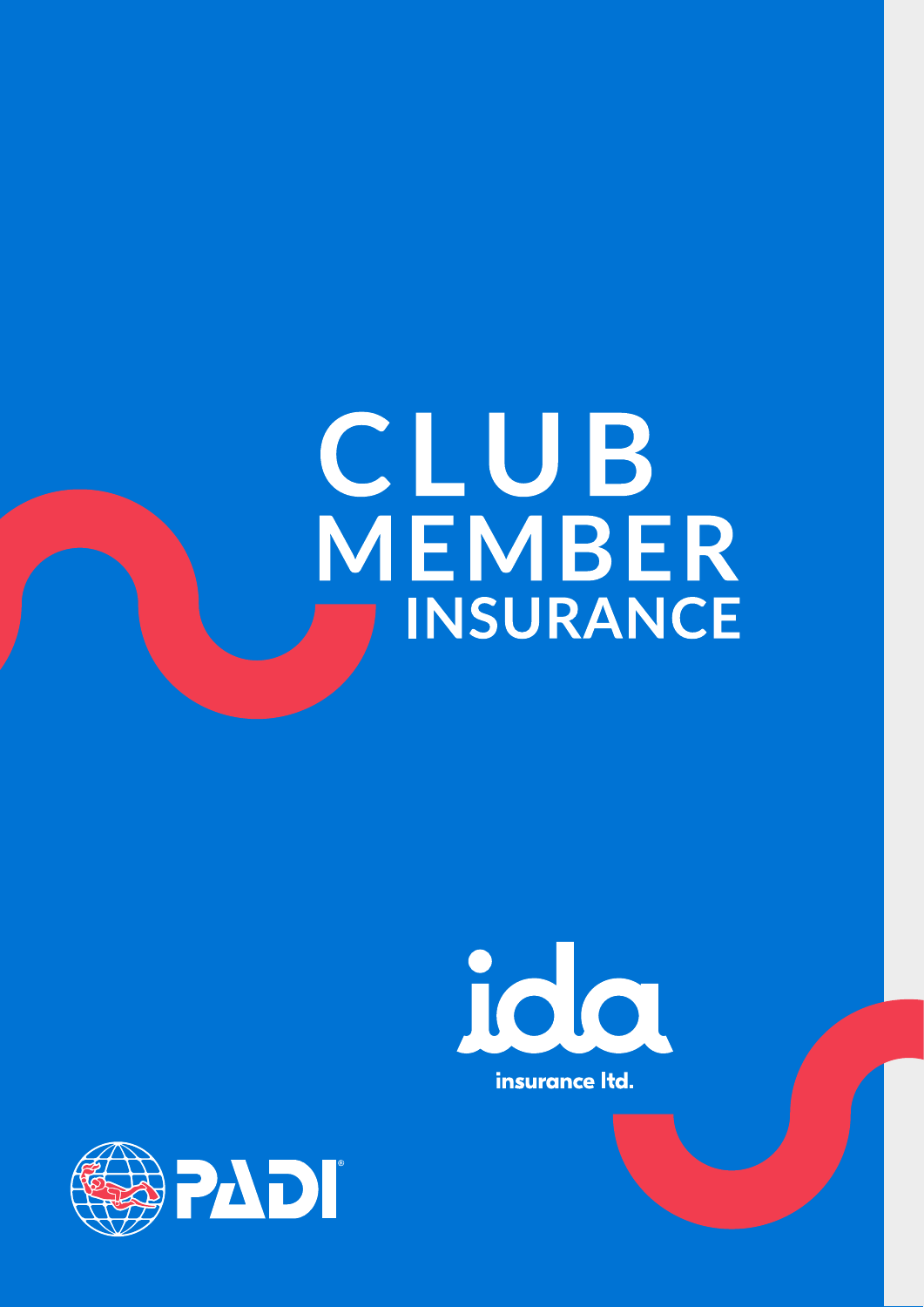# INDEX-CLUB

| <b>KEY INFORMATION</b>                                                 | 4        |
|------------------------------------------------------------------------|----------|
| Diving Risks Insurance<br>1.                                           | 4        |
| 2. Basis of Coverage                                                   | 4        |
| 3. Cancellation Rights                                                 | 4        |
| 4. How to make a Claim                                                 | 5        |
| 5. How to register a complaint<br>6. Arbitration                       | 6<br>6   |
|                                                                        |          |
| <b>GENERAL INFORMATION</b>                                             | 7        |
| 1. DAN Europe Foundation                                               | 7        |
| 2. Insurer Information                                                 | 7        |
| <b>GENERAL DEFINITIONS</b>                                             | 8        |
| <b>GENERAL EXLUSIONS</b>                                               | 11       |
| <b>GENERAL CONDITIONS</b>                                              | 12       |
| Precautions<br>1.                                                      | 12       |
| 2. Insurer's Rights in the event of a Claim in respect of all Sections | 12       |
| 3. Claims                                                              | 12       |
| 4. Fraud or Misrepresentation                                          | 12       |
| 5. Contracts (Rights of Third Parties) Exclusion Clause                | 12       |
| 6. Jurisdiction                                                        | 12       |
| 7. Uninsured Expenses<br>8. Other Insurance or Indemnities             | 12<br>12 |
| 9. Data Protection                                                     | 13       |
| 10. Sanctions                                                          | 13       |
| <b>COVERAGE SECTIONS</b>                                               | 14       |
|                                                                        |          |
| <b>SECTION 1: LEGAL EXPENSES</b>                                       | 14       |
| Definitions applicable to Section 1 only<br>1.                         | 14       |
| 2.<br>Coverage                                                         | 14       |
| Exclusions applicable to Section 1 only<br>3.                          | 14       |
| Conditions applicable to Section 1 only<br>4.                          | 15       |
| <b>SECTION 2: THIRD PARTY LIABILITY</b>                                | 17       |
| 1.<br>Coverage                                                         | 17       |
| 2.<br>Memorandum applicable to Section 2 only                          | 18       |
| Exclusions applicable to Section 2 only<br>3.                          | 18       |
| Conditions applicable to Section 2 only<br>4.                          | 19       |

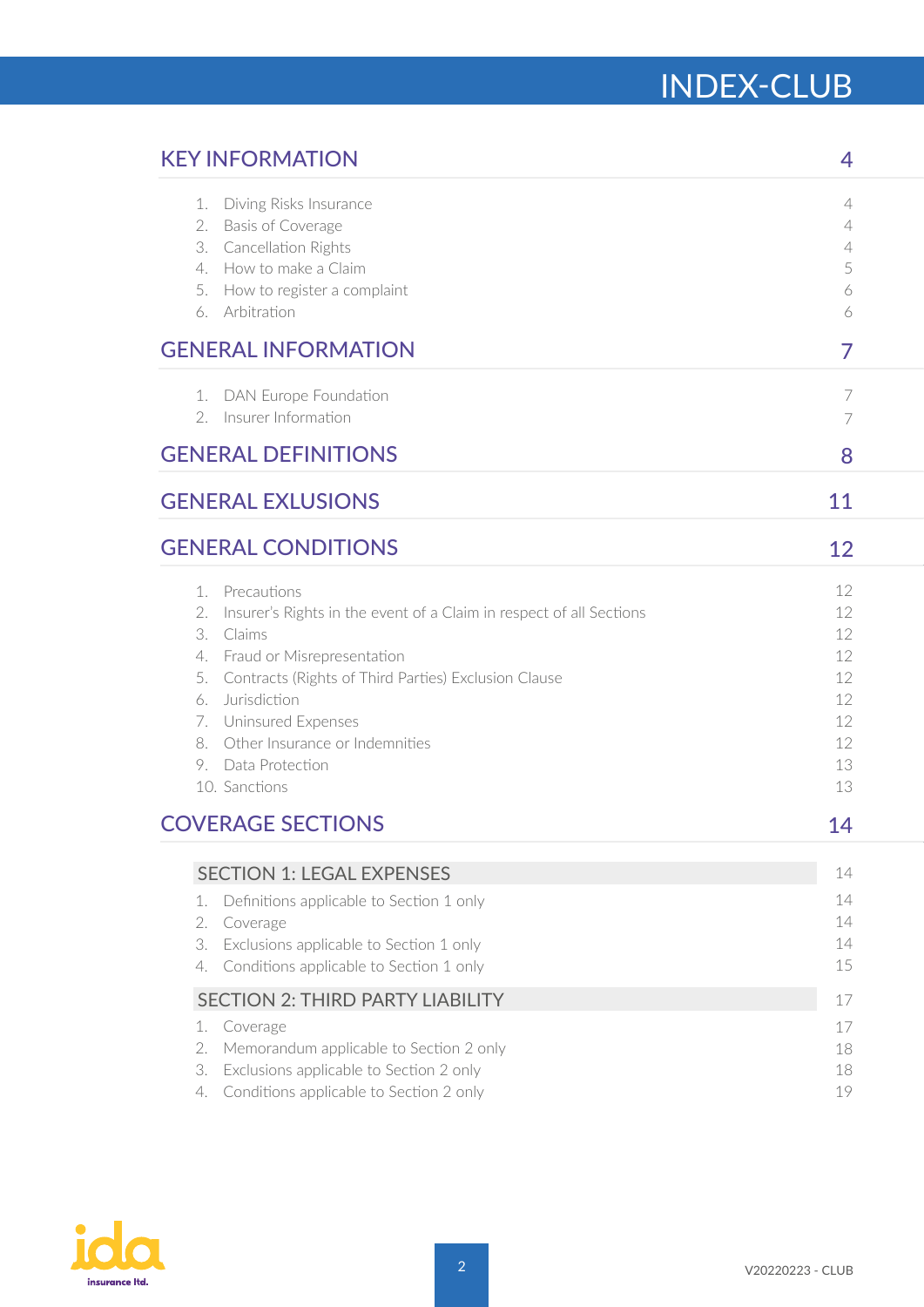# **TITLE INDEX- CLUB**

| SECTION 3: DIVING RISK FOR TRY DIVE CLIENTS               | 21       |
|-----------------------------------------------------------|----------|
| 1. Coverage<br>2. Conditions applicable to Section 3 only | 21<br>21 |
| SECTION 4: DIVING RISK FOR STUDENT CLIENTS                | 22       |
| 1. Coverage                                               | 22       |
| 2. Conditions applicable to Section 4 only                | 22       |
| 3. How to make a Claim (applicable to Section $3 \& 4$ )  | 23       |

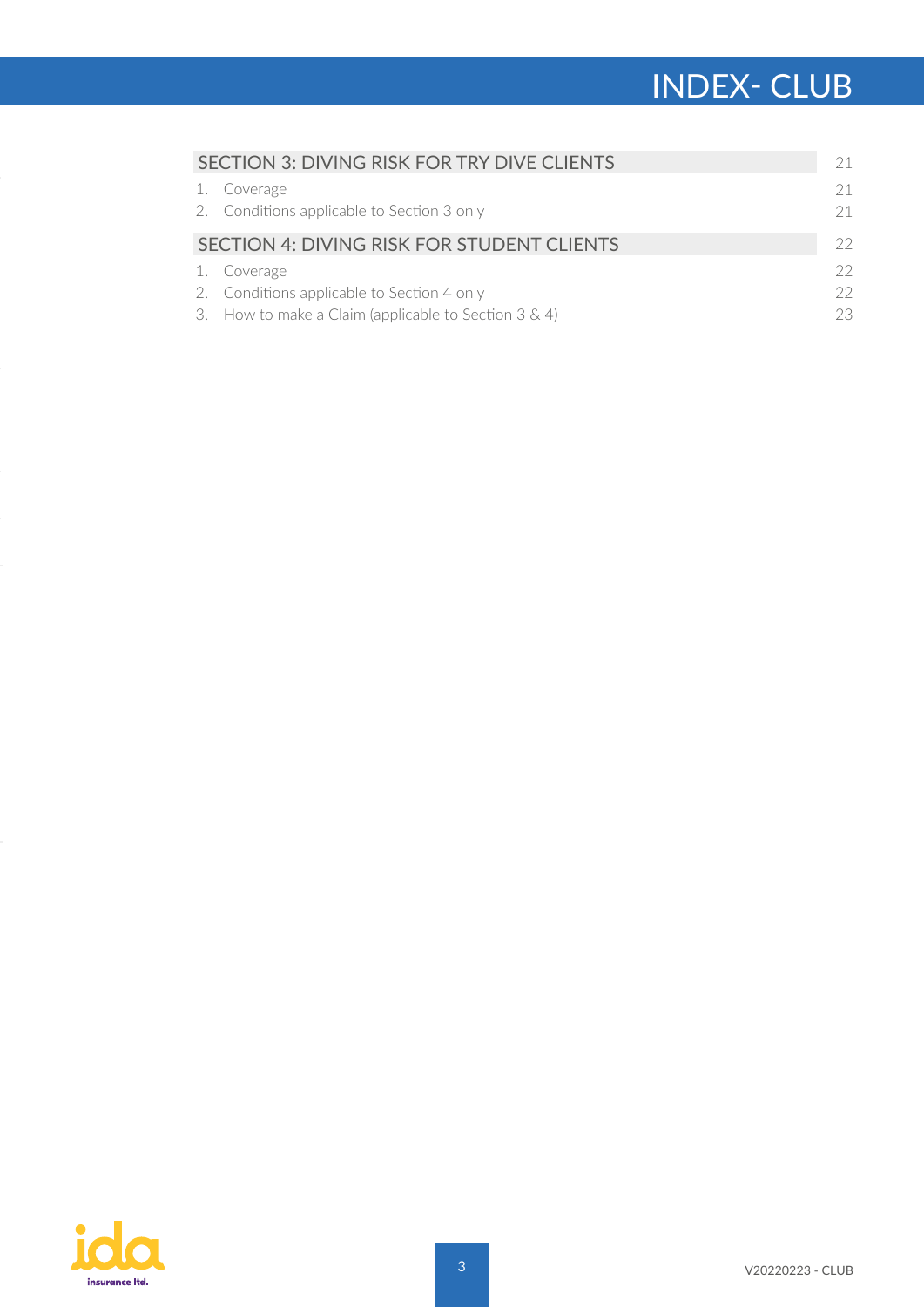## <span id="page-3-0"></span>**INTRODUCTION**

For the purpose of this policy, the *Policyholder* is PADI EMEA, situated at The Pavilions, Bridgwater Road, Bristol, BS13 8AE, England, and the beneficiary of the policy's benefits is the *Insured* person, under the policy.

PADI EMEA is the only *Policyholder* under the insurance Policy. This agreement does not give the *Policyholder*  direct rights under the Policy of insurance but enables the *Insured*, to receive the benefits described below.

Strict compliance with the terms and conditions of this agreement is required if the *Insured* is to receive its benefits.

## **DIVING RISKS INSURANCE 1**

This diving and associated risks insurance policy is underwritten by IDA Insurance Limited (the *Insurer*). This policy, the *Policy Schedule* and any *Endorsements* are based on the information *You* provided *Us* and form the contract of insurance between*You* and*Us*. Each *Insured* should read this policy, *Policy Schedule* and any *Endorsements* carefully, keep them in a safe place and refer to them should a policy service be required or a claim occurs.

## **BASIS OF COVERAGE 2**

The *Insurer* will (unless specified to the contrary) provide EACH *Insured* person named in the *Policy Schedule* with insurance in the manner described in each section of this policy, subject to the terms, provisions, conditions, limitations and exclusions therein and the General Exclusions and General Conditions of this policy.

The *Insurer* will insure *You* for *Your* Civil and Legal Liability for claims made against *You* by third parties or clients arising out of the *Dive Club Services You* provide and which are insured by *Us*.

In the provision of these *Dive Club Services* provided by *You*, or by diving professionals employed by *You* or under *Your* direction, *We* will cover *You* for such claims so long as the diving professional involved in the *Accident* has been declared to *Us* and entered under *Your* policy.

*You* should, therefore, ensure that any such individual is included under *Your* policy by entering the full details of this person in the relevant area of *Your* MyDAN space by adding a new user within the Insurance tab. *You* should also deactivate individuals who are no longer under *Your* employ or direction.

This insurance policy has been issued on a non-advised basis. This means that *We* have not provided *You* with any recommendation as to the suitability of the policy and it is *Your* responsibility to decide whether this policy meets *Your* requirements.

## **CANCELLATION RIGHTS 3**

#### **1. Cancellation by** *You*

*Your* right to cancel – If, after having purchased this insurance, *You* decide that it does not meet *Your* requirements please contact:

*IDA Insurance Limited* DAN Building, Level 1 Sir Ugo Mifsud Street Ta' Xbiex XBX 1431 Malta Telephone: **+39085-8930333** Email: [info@idassure.eu](mailto:info%40idassure.eu?subject=)

The insurance policy must be canceled within 14 days of the Date of Issue and, provided that no claims have been made and *You* have not travelled or dived, the premium will be refunded in full.

#### **2. Cancellation by** *Us*

After any claim, *We* have the right to cancel the Insurance Policy by giving *You* 30 days' written notice, provided that notice is given within 60 days of settlement or refusal by *Us* to cover the claim. If *We* cancel the Insurance Policy following a refusal of claim, *We* will reimburse the part of the premium, net of taxes, paid for the unexpired risk period. If *We* cancel the Insurance Policy following claim settlement no refund of premium will be due.

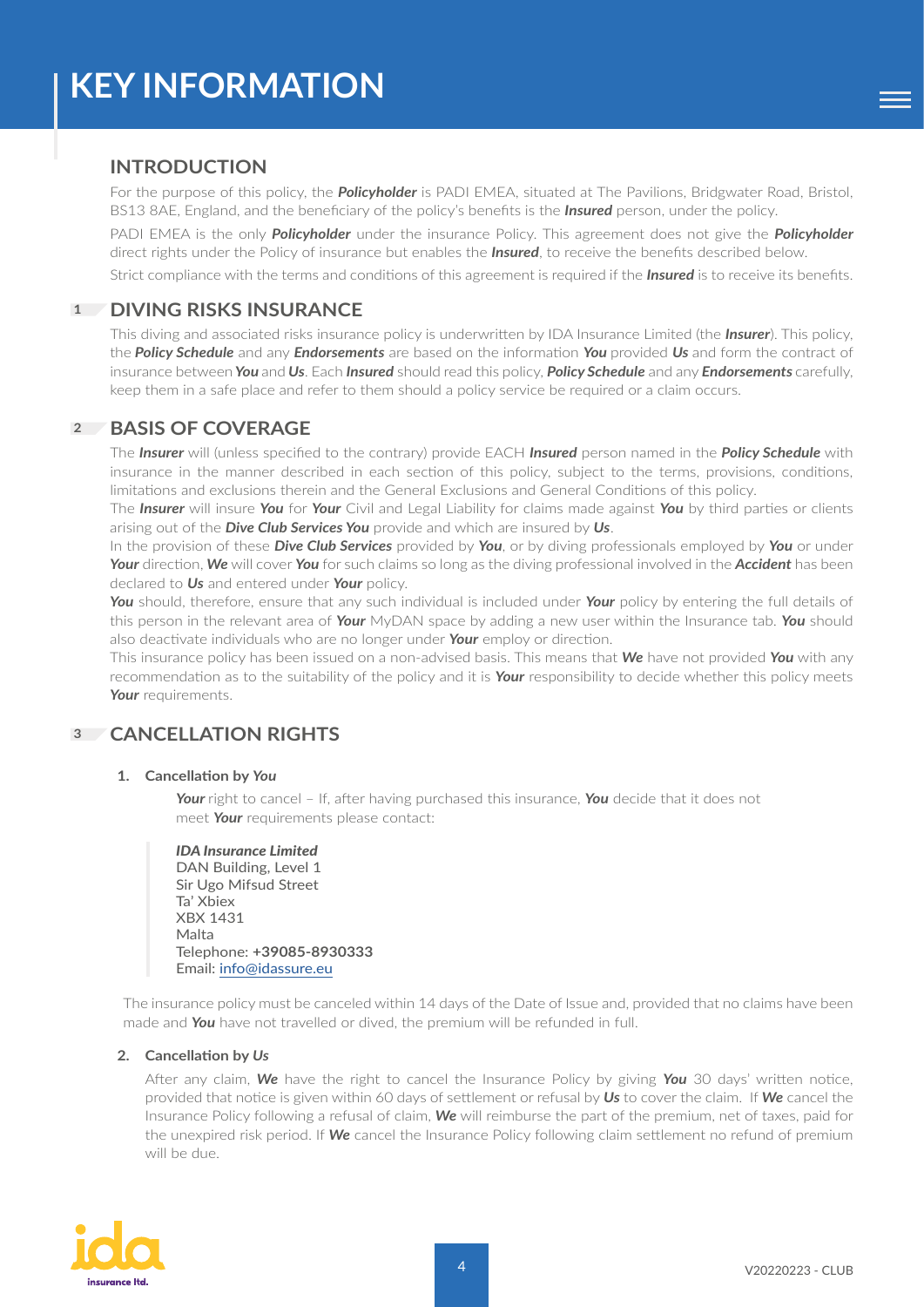#### **HOW TO MAKE A CLAIM 4**

If there are any circumstances that may give rise to a claim under this policy, the *Insured* (or his/her legal or personal representatives) must in respect of any claim contact *Our* claims office as soon as practicable at:

*IDA Insurance Ltd - Claims Department* DAN Building, Level 1 Sir Ugo Mifsud Street, Ta 'Xbiex, XBX 1431 Malta Telephone: **+356 2016 1600** Email: [claims@idassure.eu](mailto:claims%40idassure.eu?subject=)

- **1.** Provide details of such circumstances and request a claim form ensuring that *Your* DAN membership number or the insurance policy number stated in the *Policy Schedule* is quoted whenever contacting the claims handler.
- **2.** Complete and return the claim form together with all documentation requested by *Us*. All claims must be substantiated by receipts, valuations, medical, police or other report(s) as may be applicable and requested by the *Insurer*. The *Insurer* will only be able to process the claim once all requested documentation has been provided. Please note that in certain circumstances more immediate action is required to ensure that *Your* claim is not prejudiced.

In respect of **Legal Expenses** and **Third Party Liability** Claims, the *Insured* MUST:

- **1.** NOT admit liability or offer or promise any payment or indemnity.
- **2.** IMMEDIATELY notify in writing to the Claims Handler any impending prosecution, inquest, fatal *Accident* or ministry inquiry in connection with any *Accident* that may result in a claim.
- **3.** IMMEDIATELY forward every letter, claim, writ, summons or process upon receipt to the Claims Handler.
- **4.** Comply with the Insurance Policy Terms and Condition.

In respect of all claims, **YOU MUST ALSO:**

- **1.** Provide all information and documentation that the *Insurer* may require and comply with all deadlines set by the *Insurer.*
- **2.** Comply with all deadlines set by any court of law for the disclosure of information, evidence and documentation.

#### **FAILURE TO COMPLY WITH THE TERMS OF THIS POLICY MAY PREJUDICE ANY CLAIM.**

Please refer to the appropriate Section for full details.

All payments will be made to *You* in Euro €.

Costs incurred in other currencies will be converted into Euro  $\epsilon$  for reimbursement at the rate of exchange applicable as at the date on which *You* pay those costs. For currencies required to pay invoices, the daily rate for traded currencies will be the official rate of exchange published by the European Central Bank. Wherever the European Central Bank has no published exchange rate for the currency of the invoice, an alternative, reputable exchange rate mechanism shall be used, at the discretion of the *Insurer*.

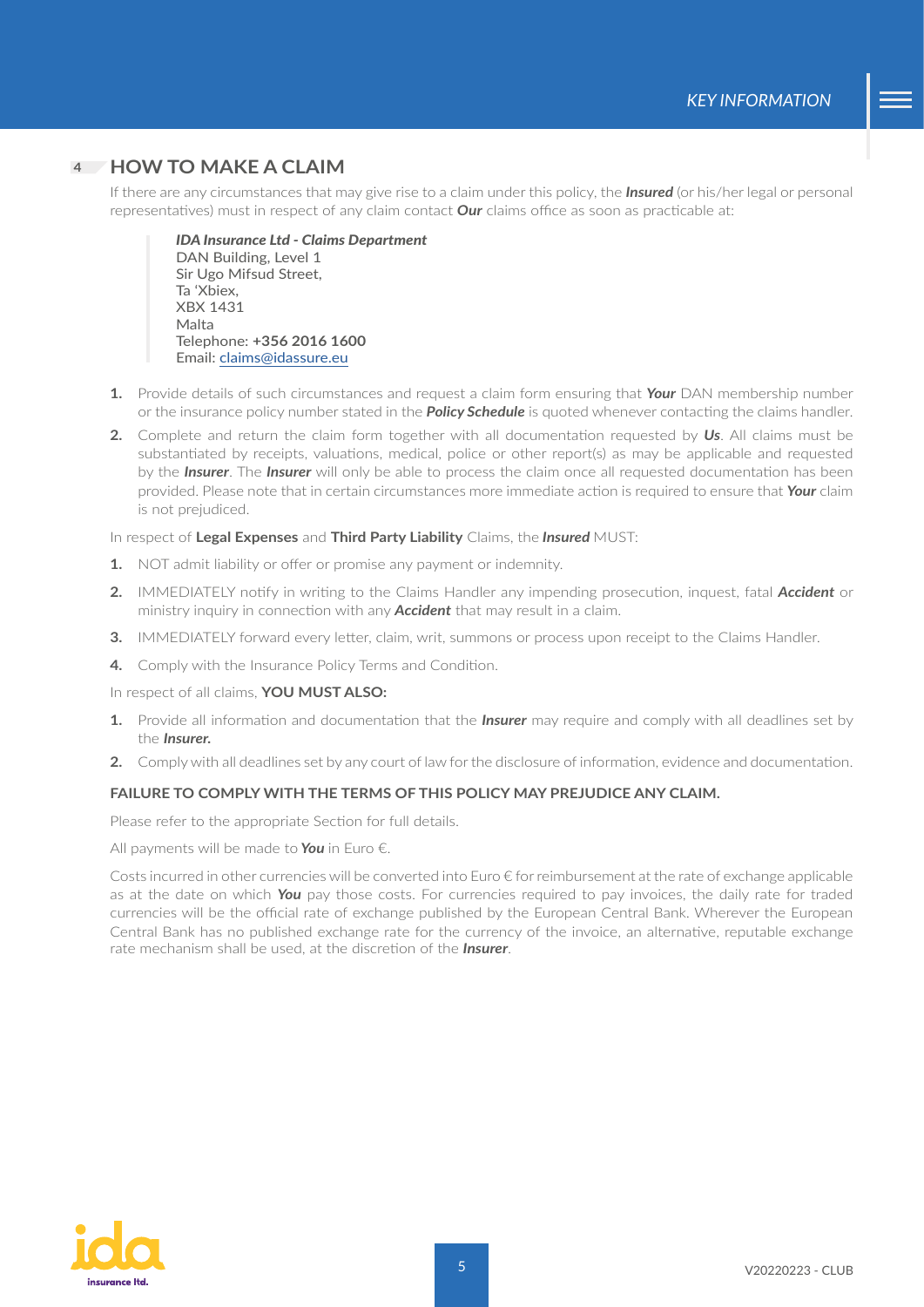#### **HOW TO REGISTER A COMPLAINT 5**

It is *Our* intention to provide an excellent service to all *Insured* persons. However, *We* recognise that there may be occasions when *You* feel that this has not been achieved. If *You* are dissatisfied with any aspect of the service that *You* receive, in the first instance please contact:

*Complaints Management Function* IDA Insurance Limited DAN Building, Level 1 Sir Ugo Mifsud Street Ta' Xbiex XBX 1431 Malta

Or send an email for the attention of the Managing Director to: [info@idassure.eu](mailto:info%40idassure.eu?subject=)

If *You* are still dissatisfied, *You* may seek assistance from:

#### *Office of the Arbiter for Financial Services*

1st Floor St. Calcedonius Square Floriana FRN 1530 Malta

Further information can be found at: [https://financialarbiter.org.mt](https://financialarbiter.org.mt/)

The existence of this complaints procedure does not affect any right of legal action *You* may have against IDA Insurance Limited (the *Insurer*).

#### **ARBITRATION 6**

Arbitration in respect of all Sections.

If any difference shall arise as to the amount to be paid under this insurance policy (liability being otherwise admitted), such difference shall be referred to an arbitrator to be appointed by the parties, in accordance with the statutory provisions in force in Malta.

Alternatively, *You* can access the Online Dispute Resolution (ODR) platform at: <https://ec.europa.eu/consumers/odr>

The ODR platform is designed to facilitate communication between *You*, the *Insurer* and a dispute resolution body. A dispute resolution body is an impartial organisation or individual that helps consumers and traders resolve disputes without going to court. Under European law, alternative dispute resolution (ADR) can be used for any dispute arising from a contract between an *Insurer* and consumer, whether the product was bought online or offline or whether *You* and the *Insurer* are based in the same or in different EU countries.

The ODR platform only uses dispute resolution bodies approved by their national governments for quality standards relating to fairness, transparency, effectiveness and accessibility. The ODR platform also makes the process of ADR easier by providing automated translations between all EU languages, as well as information and support throughout. *You* may only pursue a right of action against the *Insurer*, where a difference has been referred to arbitration and an award made.

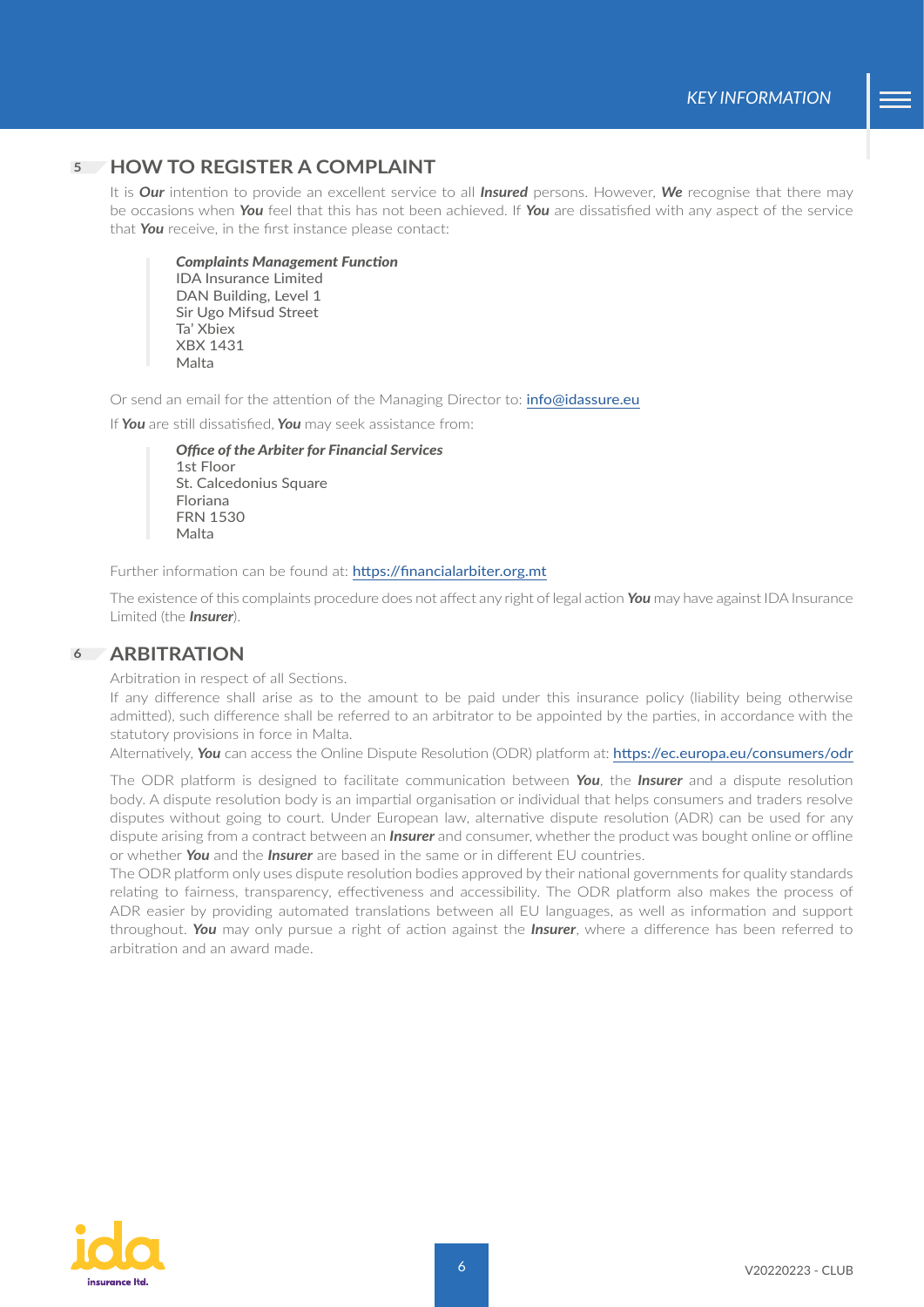## <span id="page-6-0"></span>**1** DAN EUROPE FOUNDATION

This diving and associated risks insurance policy has been issued by the *Insurer* to *You*, a DAN Europe Foundation member resident in the countries and *Territories* that are the responsibility of DAN Europe Foundation. It is DAN Europe's understanding that all citizens or residents of the territories included in the list of the DAN Europe countries (available on **[www.daneurope.org](http://www.daneurope.org/home)**) can subscribe to and become members of the Foundation. However, citizens of, or residents in, countries outside the European Union or European Economic Area, whilst being entitled to purchase membership benefits and services, may be restricted from purchasing insurance products. If *You* are a citizen of or resident in these countries, *You* are recommended to contact the *Insurer* prior to purchasing membership and insurance to confirm what membership and insurance benefits *You* are entitled to and to ensure that *Your* membership documents are correctly issued.

## **INSURER INFORMATION 2**

This insurance policy is underwritten by International IDA Insurance Limited, an insurance undertaking incorporated in Malta at DAN Building, Level 1, Sir Ugo Mifsud Street, Ta' Xbiex XBX1431 (C36602) and authorised by the Malta Financial Services Authority to carry on the business of insurance in terms of the Insurance Business Act 1998.

This insurance policy is distributed by IDA Insurance Limited, the Administrator, an insurance intermediary incorporated in Malta and authorised by the Malta Financial Services Authority to carry on insurance intermediary activities on behalf of International Diving Insurance Limited.

International IDA Insurance Limited made a valid notification to the Prudential Regulation Authority ('PRA') in the UK, to continue carrying out business in the UK, under the Temporary Permission Regime (TPR).

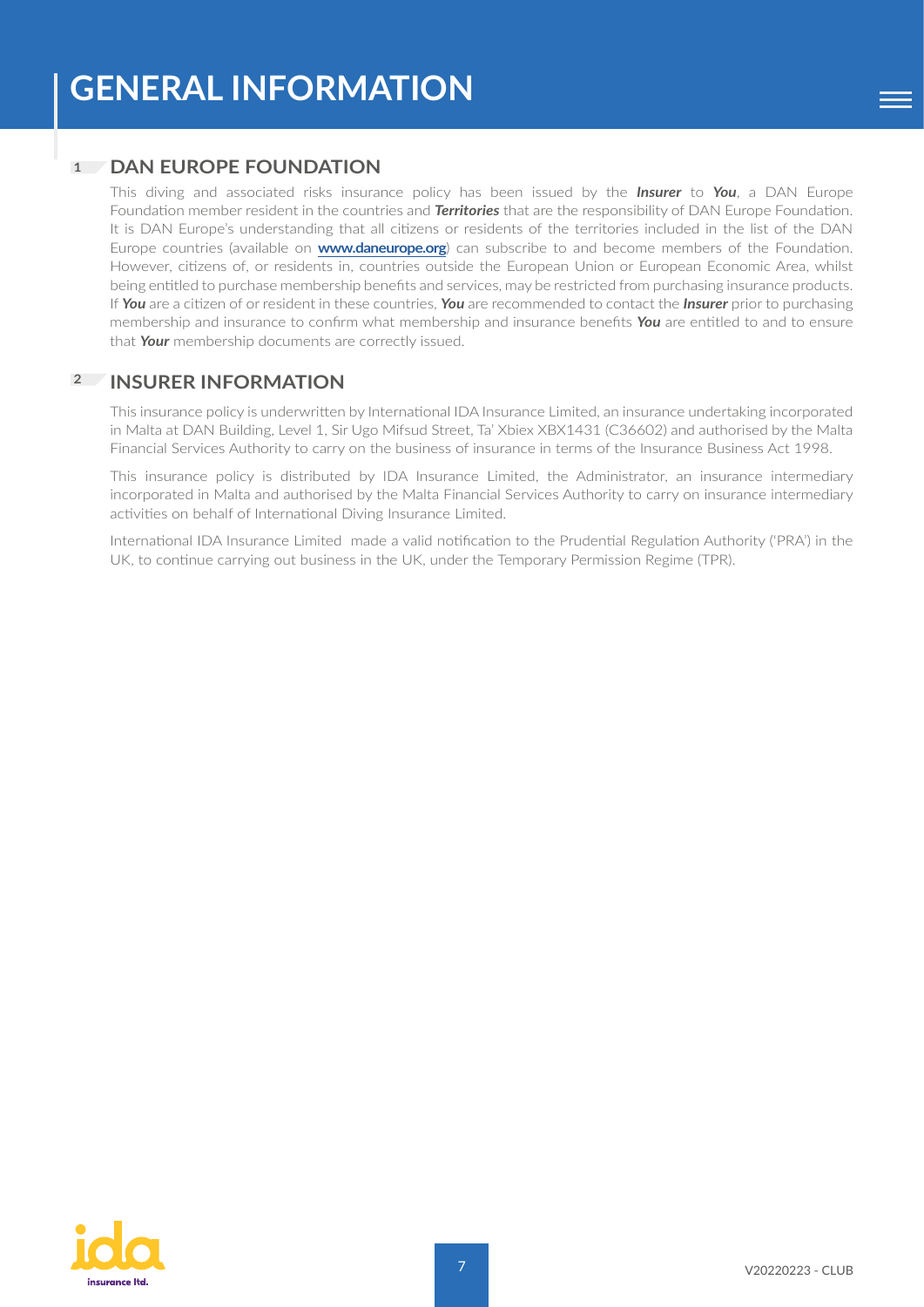<span id="page-7-0"></span>APPLICABLE TO ALL SECTIONS OF THE INSURANCE OTHER THAN AS STATED HEREIN TO THE CONTRARY. Wherever these words or phrases appear in *bold italic type* in this insurance policy they will have these meanings:

#### **24/7 Emergency Operating Centre 1.**

Means the assistance services provided by the Contractor engaged by *Us* to provide a 24/7 emergency contact service to *You.*

#### **Accident 2.**

Means a sudden, unexpected, unusual, specific event which occurs at an identifiable time and place.

#### **Bodily Injury 3.**

Means identifiable physical injury which:

- **a.** Is caused by an *Accident*; and
- **b.** Solely and independently of any other cause, except illness directly resulting from, or medical or surgical treatment rendered necessary by such injury, occasions the death or disablement of the diver within twelve months from the date of the *Accident.*

#### **Country of Operation 4.**

Means the country provided by *You* as the location of *Your Dive Club* when applying for this Insurance; accepted by us and appearing on the *Policy Schedule*.

#### **Country of Residence/Registration 5.**

Means *Your Country* of permanent *Residence* (or for *Insured* companies where the company operating the **Dive Club/Dive Centre** is registered), provided by **You** when applying for this insurance policy.

#### **Dive Boat 6.**

A waterborne vessel not exceeding fifteen (15) metres in length which is propelled by mechanical means for the purpose of conveying recreational or professional divers and their equipment to dive sites which they could not conveniently reach from the shore.

#### **Dive Centre 7.**

Means the premises owned and/or rented/leased by *You* and under *Your* care and custody at the address specified in the *Policy Schedule* attached to this Insurance Policy.

#### **Dive Club 8.**

Means a Person, Company, Organisation or Association of any type providing *Dive Club Services* to persons planning to or participating in *Diving Activities*.

#### **Dive Club Services 9.**

Means the provision of advice and instruction in *Diving Activities* including all organising, supervising, training, escorting and guiding services provided by diving instructors, assistant instructors and underwater guides.

#### **Diving Activity/Diving Activities 10.**

Means:

- **a.** *Recreational or Technical Diving* with scuba or rebreather apparatus from the moment *You* lift *Your* assemble Buoyancy Compensator Device / underwater breathing apparatus to wear it and enter water, until *You* totally exit water and *Your* assembled Buoyancy Compensator Device / underwater breathing apparatus is placed on the ground.
- **b.** *Freediving* or *Snorkelling*, from the moment *You* completely enter until *You* exit water.

#### **Diving Bodies 11.**

Means recognised national controlling organisations, whether or not affiliated to R.S.T.C. or C.M.A.S., subject to National, European and International laws, norms and regulations, that establish and publish guidelines and recommendations for safe diving practice.

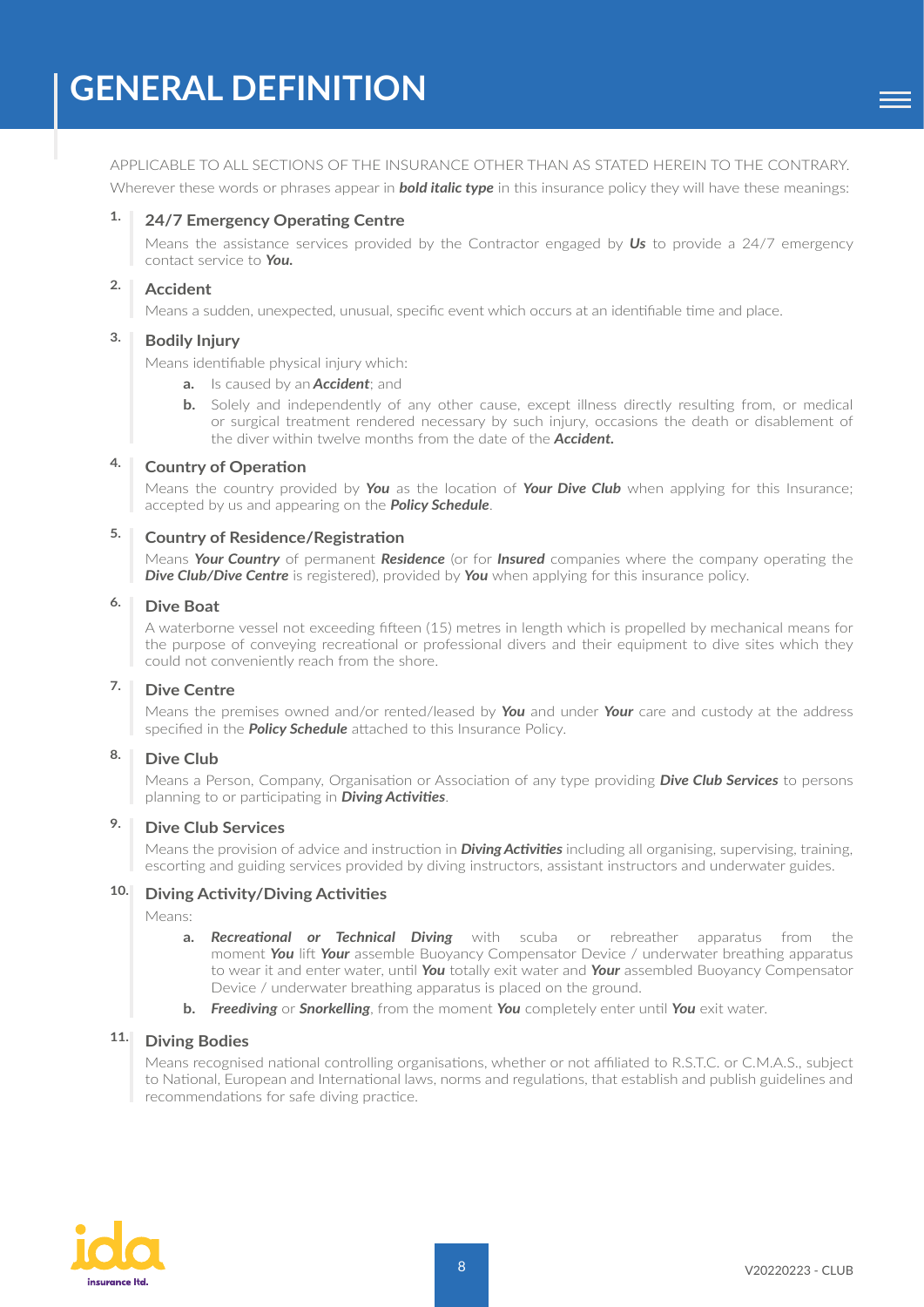#### **Endorsement 12.**

Means any alteration made to the Insurance Policy which has been agreed by *Us* in writing.

#### **Excess 13.**

Means the amount of money that the *Insured* will pay towards a claim as stated in the *Policy Schedule.*

#### **Freediving 14.**

Means breath-holding *Diving Activity* without the use of breathing apparatus.

#### **Gross Negligence 15.**

Means an action or omission that represents an extreme disregard for either *Your* own safety, or for the safety of others to whom *You* owe a reasonable duty of care. This includes, but is not limited to: undertaking *Diving Activities* without holding the requisite certification and/or level of experience required for that type of activity; voluntary and unjustified breach of standards of the *Diving Body* that authorises you to teach; the use of any breathing apparatus that has not been maintained in accordance with the manufacturer's specifications.

#### **16. Insured/You/Your**

Means each person or company stated in the *Policy Schedule* as being insured.

#### **Insurer/We/Our/Us 17.**

Means IDA Insurance Limited, DAN Building, Level 1, Sir Ugo Mifsud Street, Ta' Xbiex, XBX 1431, Malta.

#### **Period of Insurance 18.**

Means the *Period of Insurance* stated in the *Policy Schedule.*

#### **19. Policy Schedule**

Means the document providing *You* with written confirmation of cover for the *Period of Insurance.*

#### **20. Professional Diving**

Means the provision of advice and instruction in *Diving Activities* including all supervising, training, escorting or guiding services provided by diving instructors, assistant instructors and underwater guides.

#### **21. Recreational Diving**

Means *Diving Activities* carried out by the *Insured*, whether as a student or not, including:

- **a.** Compressed air diving.
- **b.** Enriched air "nitrox" diving with fixed percentages up to 40% oxygen.
- **c.** Cavern / Cave and Wreck Diving as long as the *Insured* is appropriately trained and certified and the penetration dives are conducted within the natural light zone of a cavern / cave and wreck and the entrance is visible at all times within 40 metres from the surface, including vertical and horizontal distances.

#### **Snorkelling 22.**

Means in-water activity with the use of a mask, snorkel and fins.

#### **Technical Diving 23.**

Means open circuit or rebreather diving with the use of variable gas mixtures (Nitrogen-Helium-Oxygen otherwise called Trimix or Helium – Oxygen otherwise called Heliox) up to depths not exceeding 130 metres, and subject to the medically recommended maximum gas partial pressures of 1,4ATA Oxygen for the bottom part of the dive, 1,6 ATA Oxygen during decompression and 3,95 ATA Nitrogen.

On written submission of a full dive profile and proposed safety and support measures, the *Insurer* may consider providing specific, per-dive insurance for any dive exceeding 130 metres and/or the maximum gas partial pressure limits allowed above. *Technical Diving* also includes wreck penetration and full cave diving, regardless of the distance covered.

#### **24. Policyholder**

Means PADI EMEA

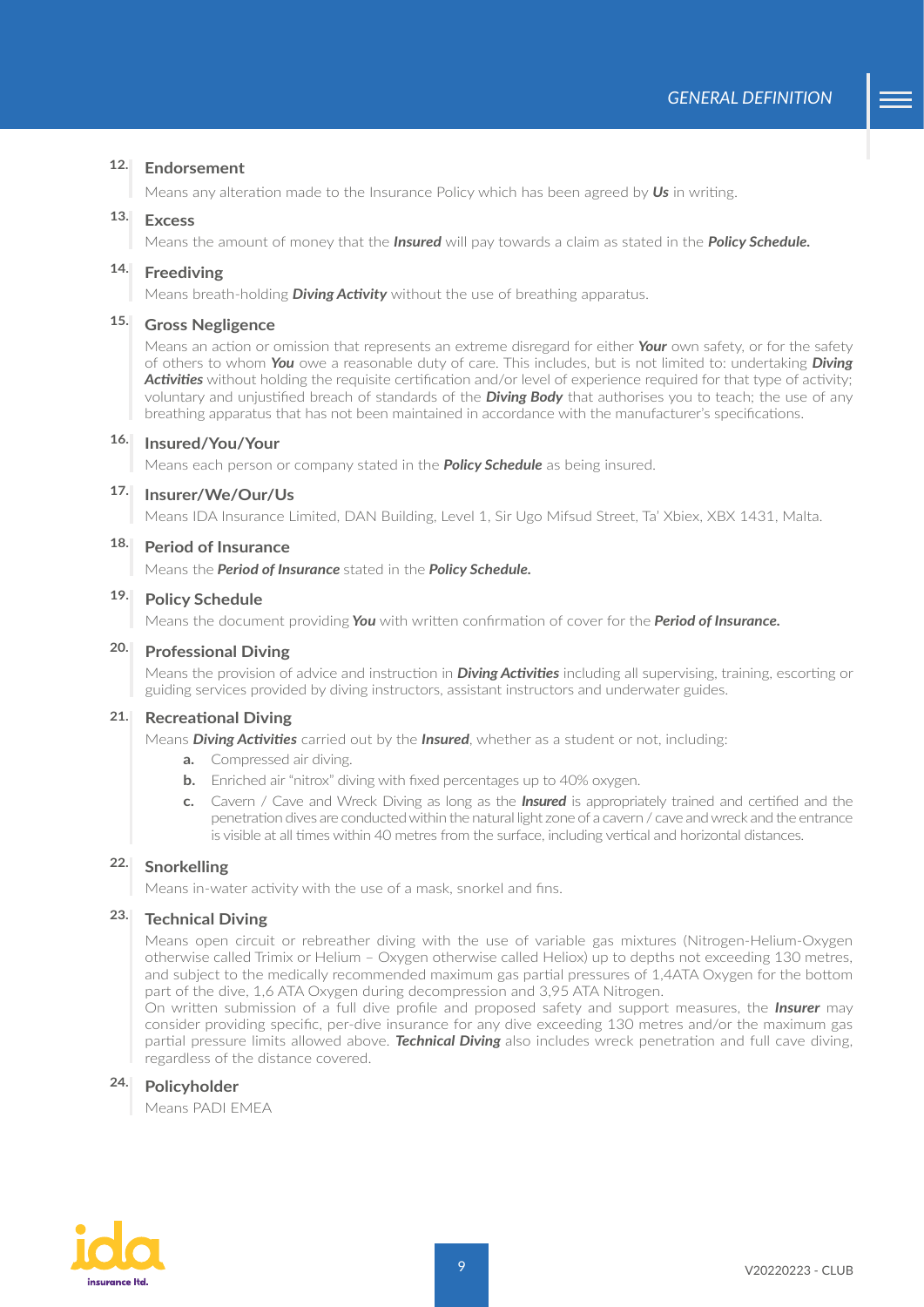#### **Territory/Territories 25.**

Means the DAN Europe countries. A list of the DAN Europe countries can be found on **[www.daneurope.org](http://www.daneurope.org/home)**

#### **Terrorism 26.**

Means the use of violence for political ends and includes any use of violence for the purpose of putting the public, or any section of the public, in fear. In any action, suit or other proceedings where the *Insurer* alleges that, by reason of the provisions of this clause, any loss, destruction or damage is not covered by this Insurance policy, the burden of proving such loss, destruction or damage is covered shall be upon the *Insured.*

Words in the masculine gender shall include the feminine.

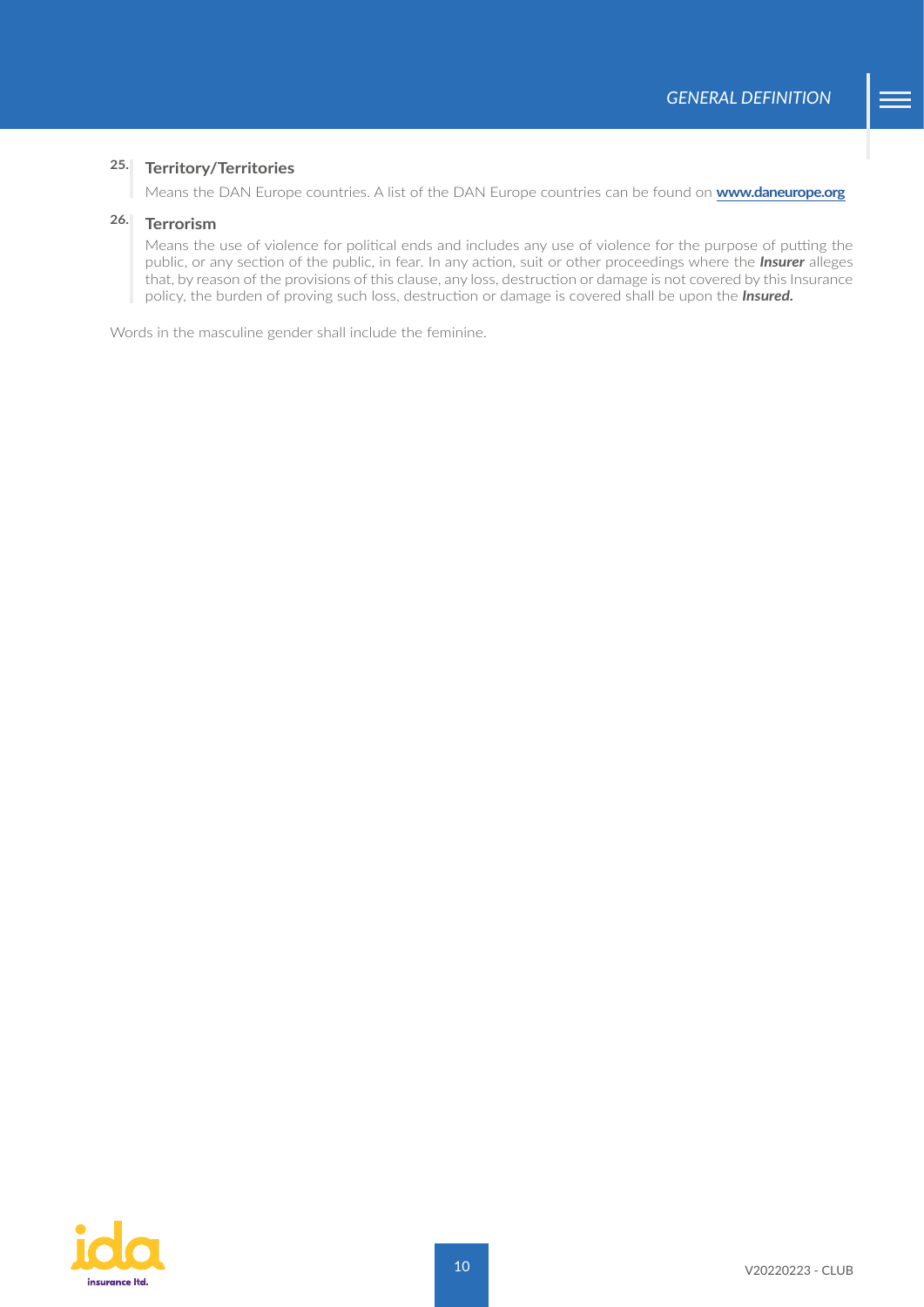<span id="page-10-0"></span>APPLICABLE TO ALL SECTIONS OF THE INSURANCE OTHER THAN AS STATED HEREIN TO THE CONTRARY.

- **1.** This insurance does not cover any:
	- **a.** Person aged 75 or over, whether a staff member or client, unless a medical report with "Fit-to-Dive" certification by a Diving Medical Specialist for the *Diving Activities* intended to be undertaken is submitted to *Insurer* who, after consultation with their medical officers may accept that the person is fit for *Diving Activities*.
	- **b.** Claim arising as a result of the *Insured* carrying on business as a Tour Operator, Travel Agent or Destination Management Company.
	- **c.** Loss, damage, *Bodily Injury*, death, disease, illness, liability costs or expenses arising out of or in connection with any wilful, malicious or criminal act of the *Insured* or breach of any law or enactment by the *Insured* or arising out of the *Insured*'s *Gross Negligence*.
	- **d.** *Excess* shown in the *Policy Schedule*.
	- **e.** War, invasion, acts of foreign enemies, hostilities (whether war be declared or not), civil war or any act, condition or warlike operation incident to war.
	- **f.** Warlike action by a regular or irregular military force or civilian agents, or any action taken by any government, sovereign or other authority to hinder or defend against an actual or expected attack.
	- **g.** Insurrection, rebellion, revolution, attempt to usurp power, or popular uprising, or any action taken by governmental or martial authority in hindering or defending against any of these.
	- **h.** Discharge, explosion or use of a weapon of mass destruction, whether or not employing nuclear fission or fusion, or chemical, biological, radioactive or similar agents, by any party at any time for any reason.
	- **i.** Terrorist Action or any action taken by anyone to prevent real or perceived imminent Terrorist Action, or to address ongoing Terrorist Action.
	- **j.** Loss, destruction, damage, liability costs or expenses caused by pressure waves from aircraft or other aerial devices, travelling at sonic or supersonic speeds.
	- **k.** Claim directly or indirectly caused by, contributed to or arising from:
		- **i.** Ionising radiation or contamination by radioactivity from any nuclear fuel, or from any nuclear waste from the combustion of nuclear fuel.
		- **ii.** The radioactive, toxic, explosive or other hazardous properties of any explosive, nuclear assembly or nuclear component thereof.
- **2.** Loss or destruction of or damage to any property or *Bodily Injury* anywhere in the world or loss resulting therefrom caused by or happening through or in consequence of:
	- **a.** Civil commotion.
	- **b.** Any unlawful, wanton or malicious act committed maliciously by a person or persons acting on behalf of or in connection with any unlawful association as defined by the national legislation on *Terrorism* in the *Country of Operation* of the *Insured*.

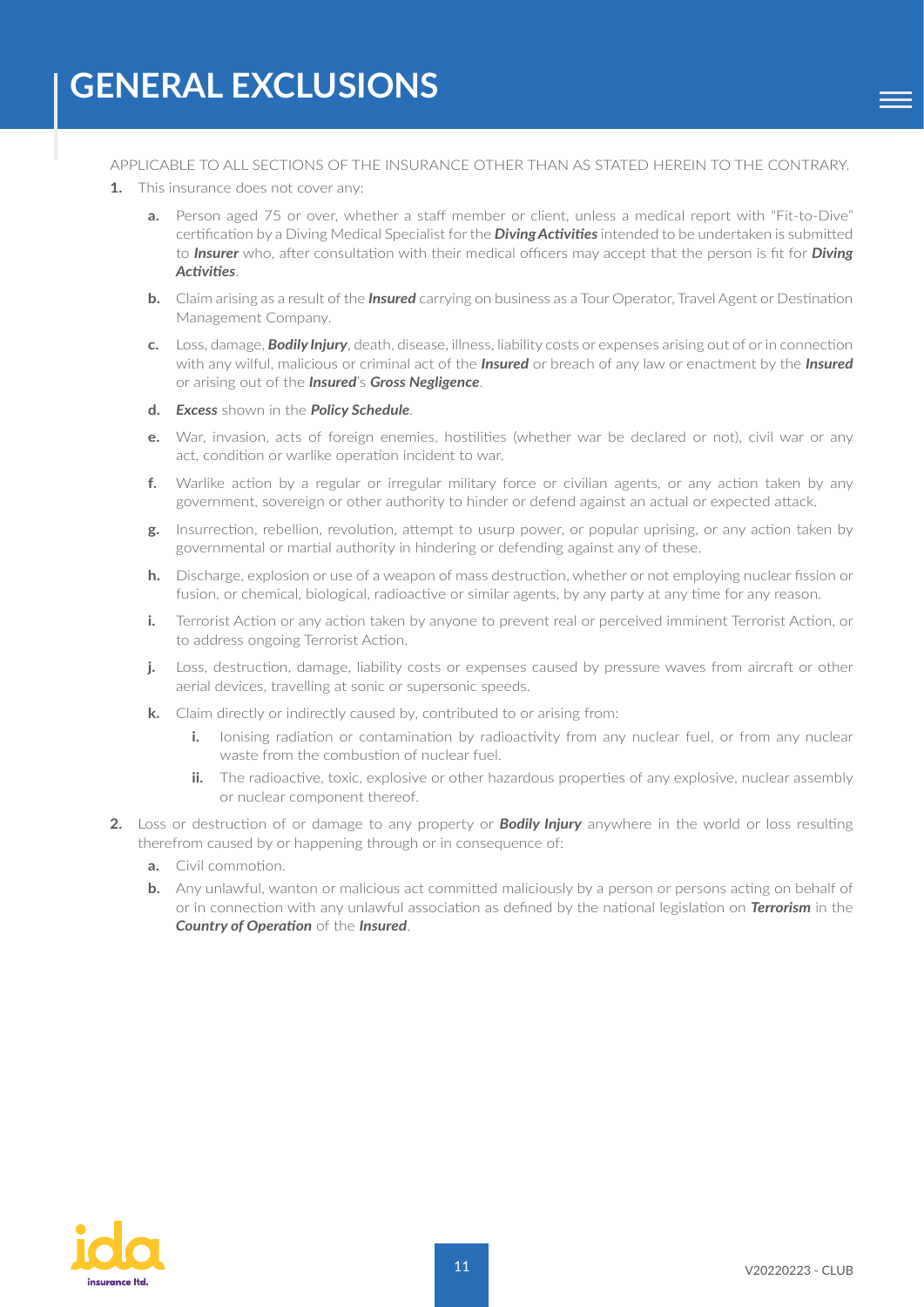<span id="page-11-0"></span>APPLICABLE TO ALL SECTIONS OF THE INSURANCE OTHER THAN AS STATED HEREIN TO THE CONTRARY.

#### **Precautions 1.**

#### The *Insured* MUST:

- Take all reasonable precautions to prevent anything happening which may give rise to a claim under this insurance policy and take all requisite steps for safeguarding and recovering any property insured.
- **b.** Not book or agree to provide any *Dive Club Services* against medical advice.

#### **Insurer's Rights in the event of a Claim in respect of all Sections 2.**

- **a.** The *Insurer* shall be entitled, but not bound, to take over and conduct in the name of the *Insured* the defence or settlement of any claim, or to prosecute in the name of the *Insured* for its own benefit any claim for indemnity or damages or otherwise, and shall have full discretion in the conduct of any proceedings and in the settlement of any claim.
- **b.** The *Insurer* shall be entitled at any time, in its own name or in the name of the *Insured*, to take action to effect the recovery of all or any part of a claim for emergency Medical Expenses or Repatriation Expenses, or for securing reimbursement in respect of any claim settled, and the *Insured* shall give the *Insurer* all information and assistance required.

#### **Claims 3.**

If there are any circumstances that may give rise to a claim under this policy, the *Insured* must follow the procedure 'How to Make a Claim', detailed in Key Information.

#### **Fraud or Misrepresentation 4.**

If any claim is in respect fraudulent or if there is a misrepresentation or concealment of information by the *Insured*, or any person acting on behalf of the *Insured* to obtain benefits under this insurance policy, all benefits hereunder shall be forfeited.

#### **Contracts (Rights of Third Parties) Clause 5.**

Neither this insurance policy nor any document issued pursuant to this insurance policy shall confer any benefits on any third parties. No third party may enforce any term of this insurance policy or of any provision contained in any document issued under this insurance policy. This clause shall not affect the rights of the *Insured* (as assignee or otherwise) or the rights of any loss payee.

#### **Jurisdiction 6.**

The applicable law shall be the law of Malta, unless the *Country of Operation* is in EU/EEA, in which case the applicable law shall be that of *Your* declared *Country of Operation* at the time of taking out the policy and/or unless otherwise expressly provided by mandatory law.

#### **Uninsured Expenses 7.**

If any costs and/or expenses not covered by this insurance policy have been incurred by the *Insurer* on the *Insured*'s behalf or any additional or increased costs and/or expenses incurred by the *Insurer* as a result of the *Insured*'s failure to comply with the terms, provisions, conditions and limitations of this insurance policy, then the *Insured* shall repay all such costs and/or expenses to the *Insurer* within 30 days of his/her being requested to do so by the *Insurer*.

#### **Other Insurance or Indemnities 8.**

This insurance policy is a secondary insurance policy. Any other insurance policy that you also hold covering the same risk is considered 'Primary Insurance'.

- **1.** The *Insurer* will seek indemnity from any other insurance held by the *Insured* where:
	- **a.** There is in force insurance covering the same claim, in which case this policy shall apply only in excess of any amount paid under such other insurance, or which would have been paid thereunder had this policy not been effected.
	- **b.** The *Insured* also seeks to obtain indemnity in respect of the same claim from any other insurance, in which case the *Insurer* will not be liable to pay more than their proportionate share of any such claim, costs and expenses in connection therewith.

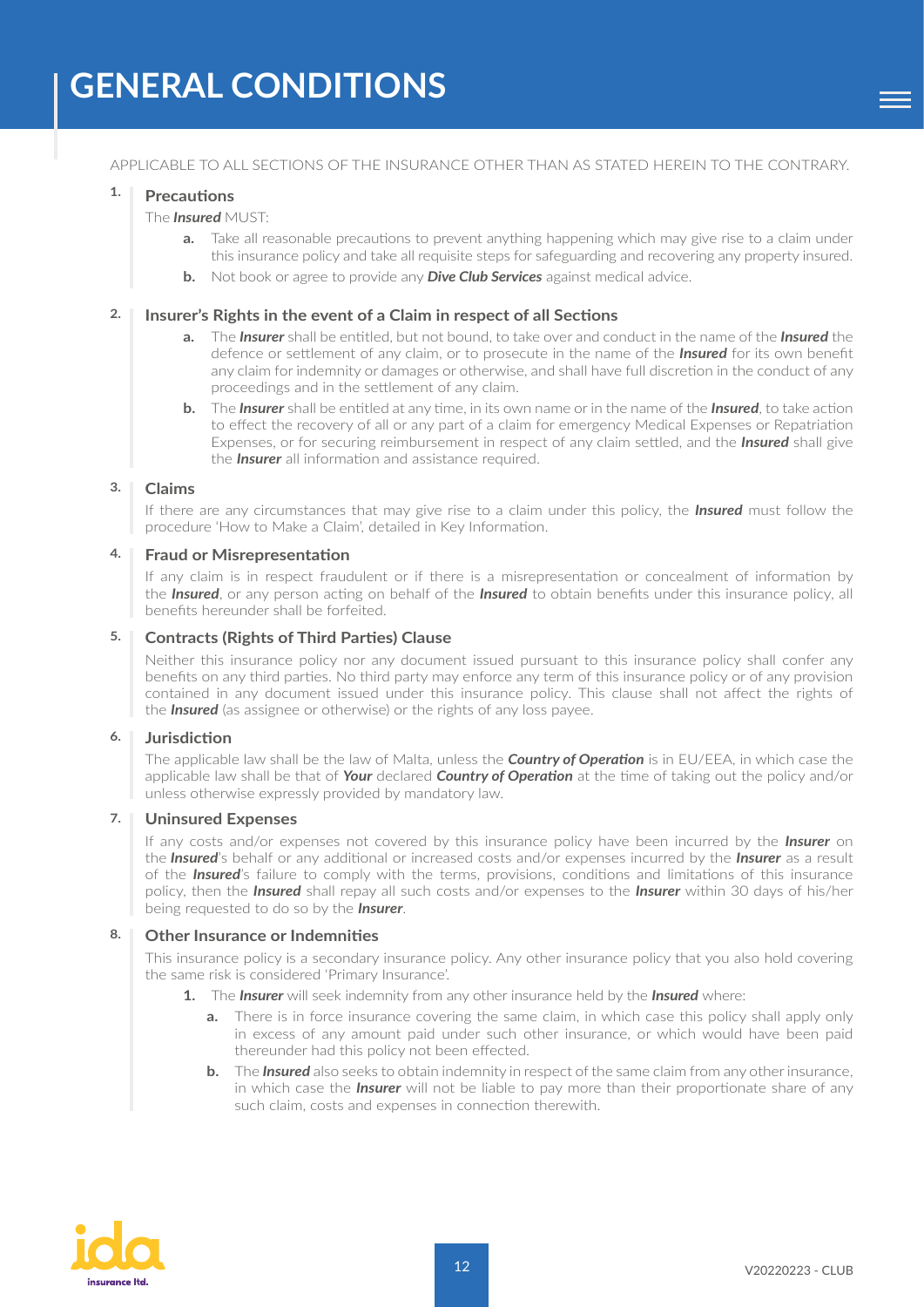#### **Data Protection 9.**

Personal Information – The *Insurer* in its role as Data Controller may collect, hold and process personal and sensitive data regarding the *Insured* (known as the data subject) for particular purposes as allowed by law. All data will be managed in accordance with the (EU) Regulation 2016/679 GDPR. By accepting this policy, the *Insured* consents to the *Insurer* processing this information and, where required by the *Insurer*, passing this information to third parties in accordance with (EU) Regulation 2016/679 GDPR in order to fulfill its obligations under the policy. The *Insured* may request a copy of the Policy of the Data Controller / Processor, and exercise his/her rights as a data subject in accordance with the (EU) Regulation 2016/679 GDPR.

#### **Sanctions 10.**

No insurer shall be deemed to provide cover, and no insurer shall be liable to pay any claim, or provide any benefit hereunder, to the extent that the provision of such benefit would expose that insurer to any sanction, prohibition or restriction under United Nations resolutions or the trade or economic sanctions, laws or regulations of the European Union, United Kingdom or United States of America.

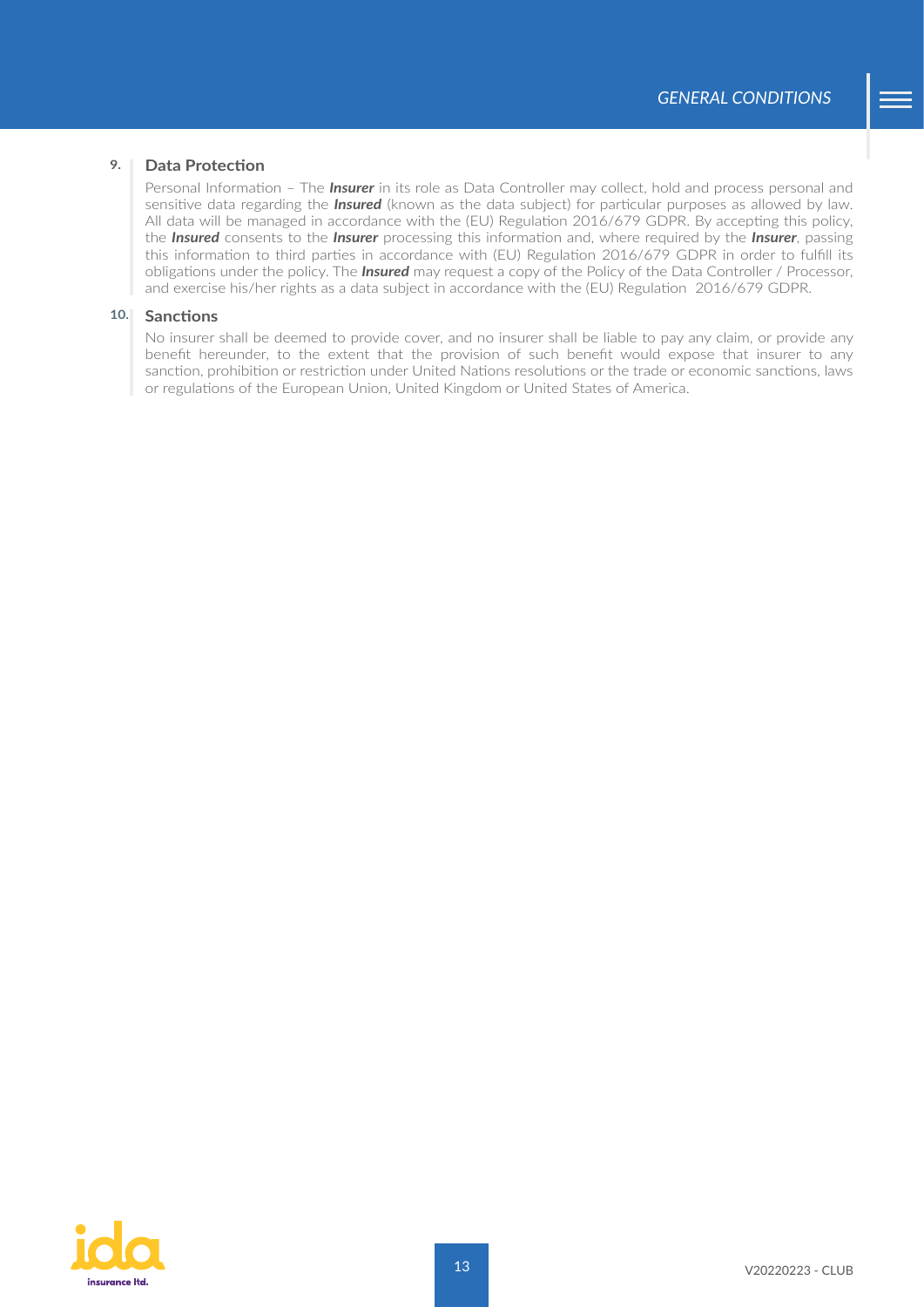## <span id="page-13-1"></span><span id="page-13-0"></span>**SECTION 1: LEGAL EXPENSES**

## **DEFINITIONS APPLICABLE TO SECTION 1 ONLY 1**

- **1.** *Representative* means the lawyer, or other suitably qualified person, who has been appointed by *Insurer* to act for an *Insured* in accordance with the terms of this Section.
- **2.** *Date of Occurrence* means the date of the event which may lead to a claim. If there is more than one event arising at different times from the same cause, then the *Date of Occurrence* means the date of the first of these events.
- **3.** *Costs and Expenses* means all reasonable and necessary costs chargeable on a standard basis by the *Representative*.
- **4.** *Insured Incident* means the occurrence or event arising out of *Diving Activities* whilst the *Insured* is performing *Dive Club Services* and which made it necessary for the *Insured* to incur legal expenses.

## **COVERAGE 2**

In the event of an *Insured Incident*, *We* will pay reasonable *Costs and Expenses* incurred to defend *You* from a legal suit against *You* (including criminal) and which is not covered by a Third Party Liability policy.

In addition, *You* will be covered for costs incurred by opponents in civil cases if *You* have been ordered to pay them by a court, or *You* pay them with the *Insurer*'s agreement.

The *Insurer* will pay the *Costs and Expenses* charged by a *Representative* appointed by the *Insurer*. The most the *Insurer* will pay for all claims resulting from one or more events arising at the same time, or from the same cause, is stated in the *Policy Schedule*, or as may be agreed by the *Insurer*.

## **EXCLUSIONS APPLICABLE TO SECTION 1 ONLY 3**

The *Insurer* shall not be liable for:

- **1.** A claim reported to the *Insurer* more than 180 days after the *Insured* should have known about the *Insured Incident.*
- **2.** An incident or matter arising before the start of this cover.
- **3.** *Costs and Expenses* incurred before the *Insurer*'s written acceptance of a claim.
- **4.** Any claim relating to any illness or *Bodily Injury* which happens gradually or is not caused by a specific or sudden *Accident.*
- **5.** Defending an *Insured*'s legal rights (other than as defined above), however, defending a counter-claim made against You by a third party is covered.
- **6.** Fines, penalties, compensation or damages which an *Insured* is ordered to pay by a court or other authority.
- **7.** An *Insured Incident* intentionally brought about by an *Insured.*
- **8.** A legal action that the *Insured* takes which the *Insurer*, or the *Representative*, has not agreed to or where the *Insured* does anything that hinders the *Insurer* or the *Representative.*
- **9.** A claim relating to an *Insured*'s alleged dishonesty, alleged violent behaviour or criminal activity.
- **10.** A claim relating to written or verbal remarks which damage an *Insured*'s reputation.
- **11.** A dispute with the *Insurer* not otherwise dealt with under Condition 4.18.
- **12** An application for judicial review.
- **13.** Any *Costs and Expenses* incurred where the *Representative* handles the claim under a contingency fee arrangement.
- **14.** Any *Costs and Expenses* charged by a *Representative* who is not authorised in writing by the *Insurer.*
- **15.** A claim against the *Insurer* or their insurance intermediaries or agents.
- **16.** A claim made against the *Policyholder*.
- **17.** A claim made against the *Insured* for any non-*Diving Activity.*
- **18.** A claim relating to Deep Vein Thrombosis or its symptoms that result from an *Insured* travelling by air.
- **19.** A claim covered under any other insurance policy, or any claim that would have been covered by any other insurance policy if this cover did not exist.
- **20.** Any claim made, or action instituted in the first instance, within all jurisdictions of the United States of America or Canada, nor to any judgement or order for the enforcement of any judgement obtained in such territories whether by way of any reciprocal judgement agreement or otherwise.

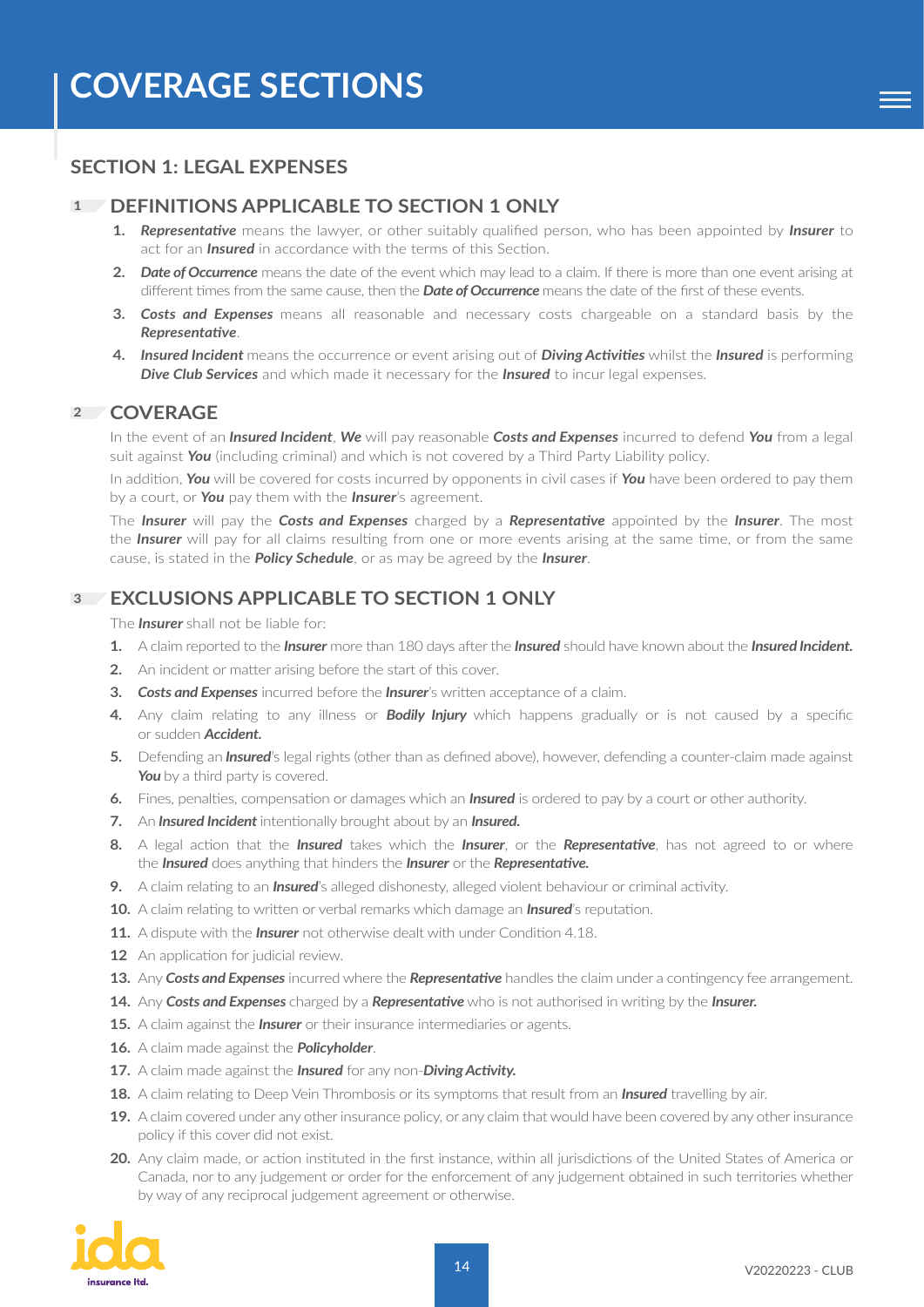### **CONDITIONS APPLICABLE TO SECTION 1 ONLY 4**

- **1.** The *Insurer* agrees to provide the insurance in this Section as long as:
	- **a.** The *Insured Incident* is restricted to incidents arising out of *Your Diving Activities* whilst providing *Dive Club Services*.
	- **b.** The *Date of Occurrence* of the *Insured Incident* is during the operative time of cover.
	- **c.** Any legal proceedings, whether civil or criminal, will be dealt with by a court, or other body the *Insurer* agrees to.
	- **d.** Such cover is not already provided under the Third Party Liability section of this Policy.

The *Insurer* will help in appealing or defending an appeal as long as the *Insured* informs the *Insurer*, within the time limits allowed, that they want to appeal. Before the *Insurer* pays the Legal Costs for appeals, the *Insurer* must agree that it is always more likely than not that the appeal will be successful.

- **2.** The *Insurer* will cover *Your* legal and court *Costs and Expenses* to defend *Your* legal rights arising out of *Your Diving Activities* whilst providing *Dive Club Services* provided that third party and professional liability insurance:
	- **a.** Is current and in force; and
	- **b.** Has responded up to the full policy limit insured; or
	- **c.** Cannot respond because it does not insure or is not operative in the particular circumstances.
- **3.** The *Insured* must:
	- **a.** Try to prevent anything happening that may cause a claim.
	- **b.** Take reasonable steps to keep any amount the *Insurer* has to pay as low as possible.
	- **c.** Send everything *Insurer* asks for, in writing.
	- **d.** Give the *Insurer* full details of any claim as soon as possible and give the *Insurer* any information the *Insurer* needs.
- **4.** The *Insurer* can take over and conduct, in the name of an *Insured*, any claim or legal proceedings at any time and can negotiate any claim on behalf of an *Insured*.
- **5.** The *Insured* is free to choose a *Representative* (by sending *Insurer* a suitably qualified person's name and address) if:
	- **a.** The *Insurer* agrees to start court proceedings and it becomes necessary for a lawyer to represent the interests of the *Insured* in those proceedings; or
	- **b.** There is a conflict of interest; the *Insurer* may, in exceptional circumstances, chooses not to accept the *Insured*'s choice. If there is a disagreement over the choice of *Representative* in these circumstances, the *Insured* may choose another suitably qualified person.
- **6.** In all circumstances except those in 5 above, the *Insurer* is free to choose a *Representative***.**
- **7.** Any *Representative* will be appointed by the *Insurer* to represent the *Insured* according to the *Insurer*'s standard terms of appointment. The *Representative* must co-operate fully with the *Insurer* at all times.
- **8.** The *Insurer* will have direct contact with the *Representative***.**
- **9.** The *Insured* must co-operate fully with the *Insurer* and the *Representative* and must keep the Insurer up to date with the progress of the claim.
- **10.** The *Insured* must give the *Representative* any instructions that the *Insurer* requires.
- **11.** The *Insured* must tell the *Insurer* if a third party offers to settle the claim.
- **12.** If the *Insured* does not accept a reasonable offer to settle a claim, the *Insurer* may refuse to pay further *Costs and Expenses***.**
- **13.** The *Insurer* may decide to pay the amount of damages which is being claimed against the *Insured*, instead of starting or continuing legal proceedings.
- **14.** The *Insured* must tell the *Representative* to have*Costs and Expenses* taxed, assessed or audited, if the *Insurer* asks for this.
- **15.** The *Insured* must take every step to recover *Costs and Expenses* that the *Insurer* has to pay and must pay *Insurer* any *Costs and Expenses* that are recovered.
- **16.** If the *Representative* refuses to continue acting for the *Insured*, or if the *Insured* dismisses a *Representative*,

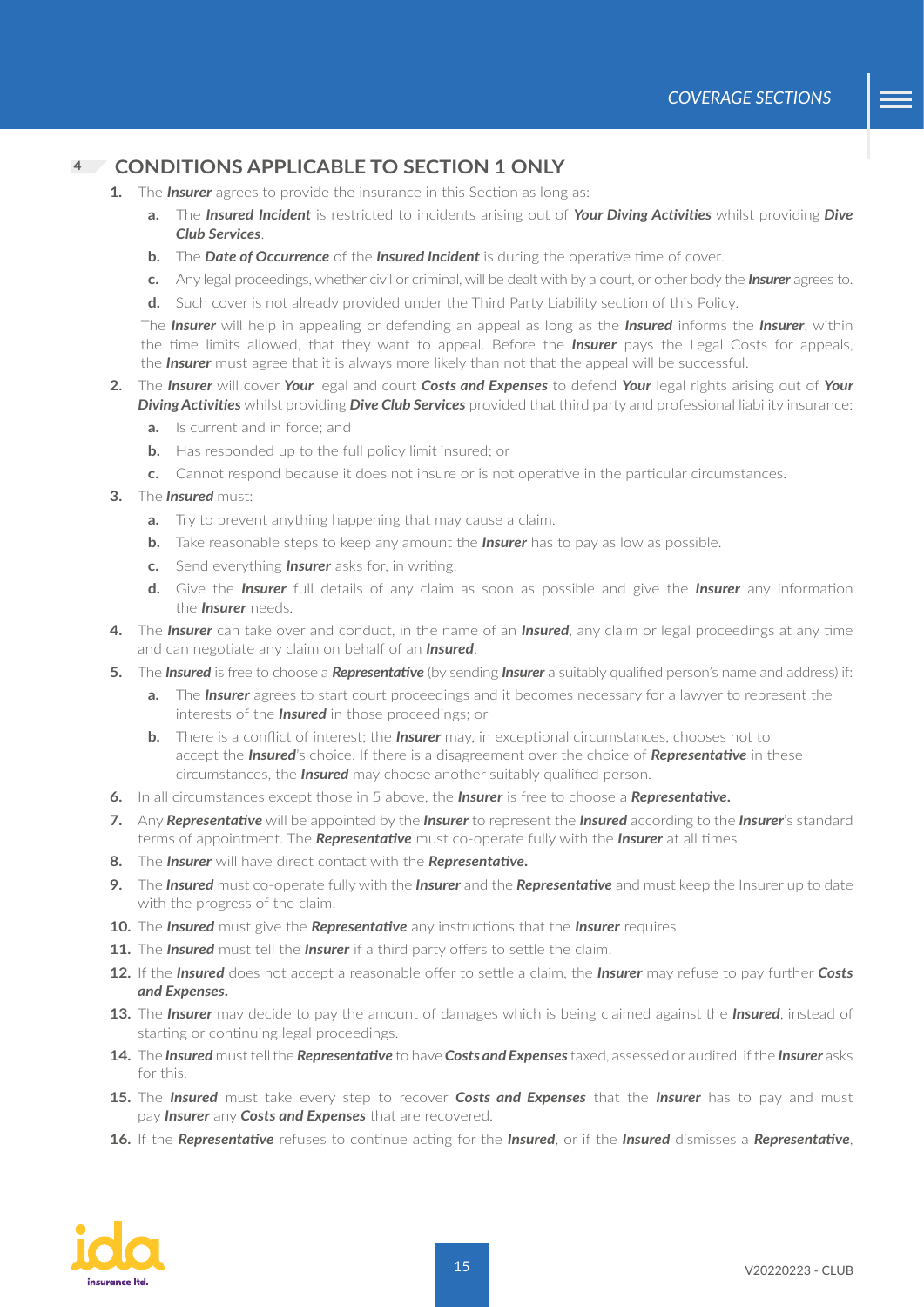the cover the *Insurer* provides will end at once, unless the *Insurer* agrees to appoint another *Representative***.**

- **17.** If the *Insured* settles a claim or withdraws it without the agreement of the *Insurer*, or does not give suitable instructions to a *Representative*, the cover the *Insurer* provides will end at once and the *Insurer* will be entitled to reclaim any *Costs and Expenses* that the *Insurer* has paid.
- **18.** If the *Insurer* and the *Insured* disagree about the choice of a *Representative*, or about the handling of a claim, the *Insurer* and the *Insured* can choose another suitably qualified person to decide the matter. The *Insurer* and the *Insured* must both agree to the choice of this person in writing. Failing this, the *Insurer* will ask the president of a relevant national law society to choose a suitably qualified person. All costs of resolving the disagreement must be paid by the party whose argument is rejected.
- **19.** The *Insurer* will not pay any claim covered under any other policy, or any claim that would have been covered by any other policy if this cover did not exist.
- **20.** Apart from the *Insurer*, the *Insured* is the only person who may enforce all, or any part of this Section and the rights and interests arising from or connected with it.
- **21.** This Section will be governed by the law of Malta.

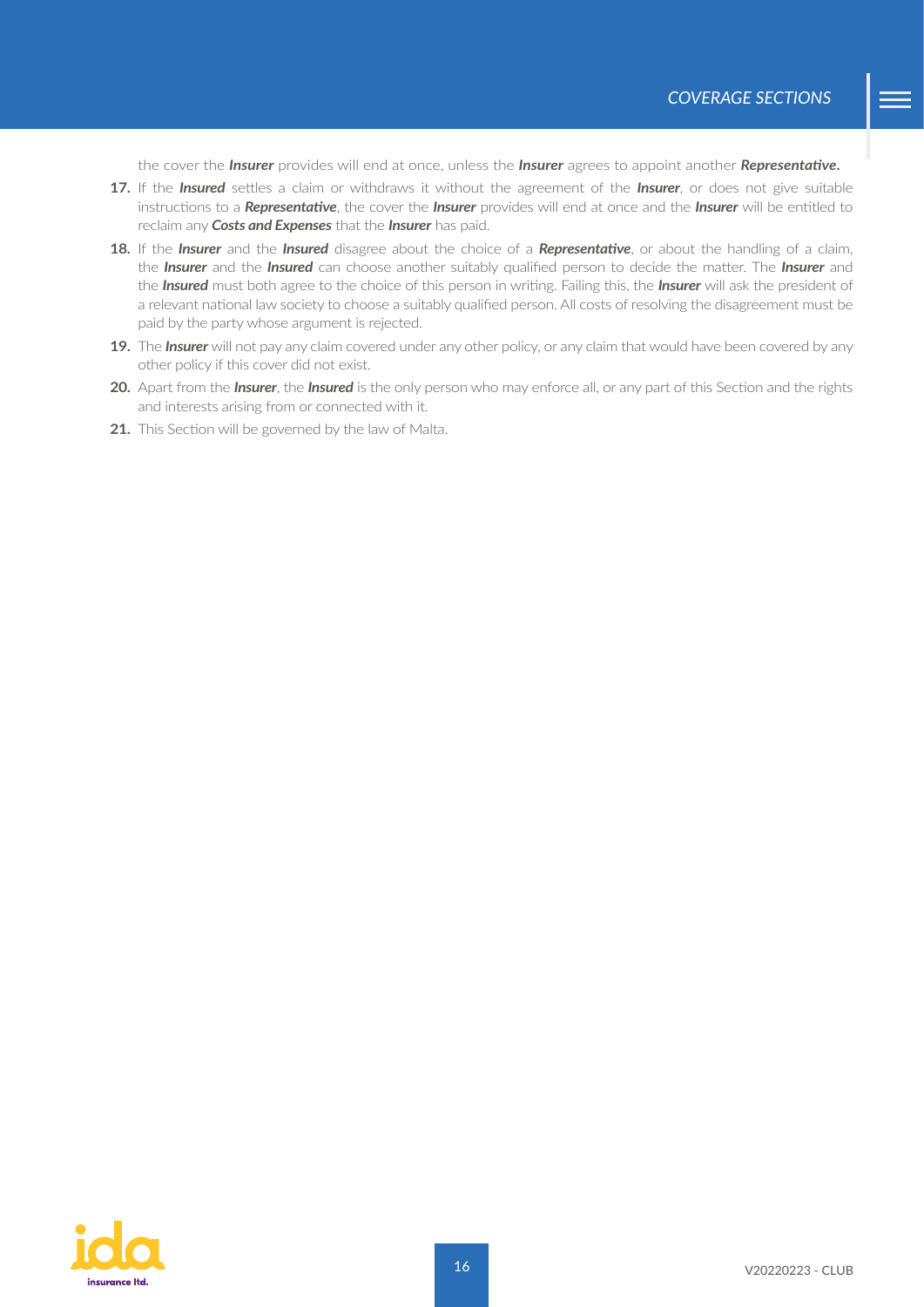## <span id="page-16-0"></span>**SECTION 2: THIRD PARTY LIABILITY**

## **COVERAGE 1**

- **1.** The *Insurer* hereby agrees to indemnify the *Insured* against all sums that the *Insured* shall become civilly or legally liable to pay as a result of accidental *Bodily Injury* or damage to property, occurring whilst providing *Dive Club Services* in *Your Country of Operation* or elsewhere in the world, up to the Limit of Indemnity on the *Policy Schedule*.
- **2.** *We* will also indemnify *You* for liability in the terms of this insurance policy in respect of legal liability for injury or damage arising out of the use of any breathing gas compressor or other diving equipment which *You* are certified or competent to use and is being rented or used in the course of providing *Dive Club Services* or as otherwise agreed by the *Insurer.*
- **3.** The indemnity provided by this Section of the Insurance Policy is extended to include liability:
	- **a.** Of any person or firm arising out of the performance of a contract with the *Insured* the primary purpose of which is the provision of labour only; whether an employee, apprentice or person undertaking study or work experience.
	- **b.** Any self-employed person working for and under the control of the *Insured* including voluntary workers or volunteers whilst working on behalf of the *Insured* in connection with the *Dive Club Services*.
	- **c.** Of directors and/or officials of the Insured in their private capacity arising from work undertaken for them by employees of the *Insured*.
	- **d.** Of any Concessionaire as if that Concessionaire is named as an additional assured.
	- **e.** Caused by or arising from any instruction or advice or lack of advice given by, or on behalf of the *Insured* in the course of providing the *Dive Club Services*.
- **4.** Premises Liability.

If the *Policy Schedule* indicates "Premises Liability" as included under the "Extensions of Cover" section, then this Insurance Policy also includes *Your* legal liability as owner and/or operator of the *Dive Centre* property specified in the *Policy Schedule* as the "Operative Location". Such legal liability is for accidental *Bodily Injury* of any third party person and/or for accidental loss of, or damage to, third party material property.

Provided that:

- **a.** Coverage under this Section shall not apply to the extent that liability is covered under any other existing insurance and that coverage is always subject to the terms, coverage, exclusions and conditions contained herein.
- **b.** The trade, operating and employment licenses of *Your Country of Operation* and/or where *You* operate professionally are complied with and observed.
- **c.** This indemnity shall not include any judgement or order made by a court by way of recognition or enforcement (whether by action or otherwise) of a judgement given previously by a court in a territory not covered by this Insurance Policy.
- **d.** Legal Fees and other costs incurred in the legal defence of the *Insured* shall be payable up to and not greater than the Limit of Indemnity shown in the *Policy Schedule*.
- **e.** In respect of injury by lifting of heavy equipment, *Your* clients are given proper lifting instructions by *You* or *Your* employees who are properly trained in such lifting of heavy equipment.
- **f.** All slippery and/or wet surfaces are rendered safe by means of non-slip material.
- **5.** Operating Dive Boats.

If the *Policy Schedule* indicates "*Dive Boat* cover" as included under the "Extensions of Cover" section, then the *Insurer* will indemnify the *Insured* in respect of liability for accidental *Bodily Injury* of any third party person and/or for accidental loss of, or damage to diving equipment belonging to a third party arising out of, or from, the use of a *Dive Boat* not exceeding fifteen (15) meters in length owned or operated by the *Insured* in connection with the *Insured*'s provision of *Dive Club Services*, on the condition that the *Insured* has no other available insurance policy in place covering the loss.

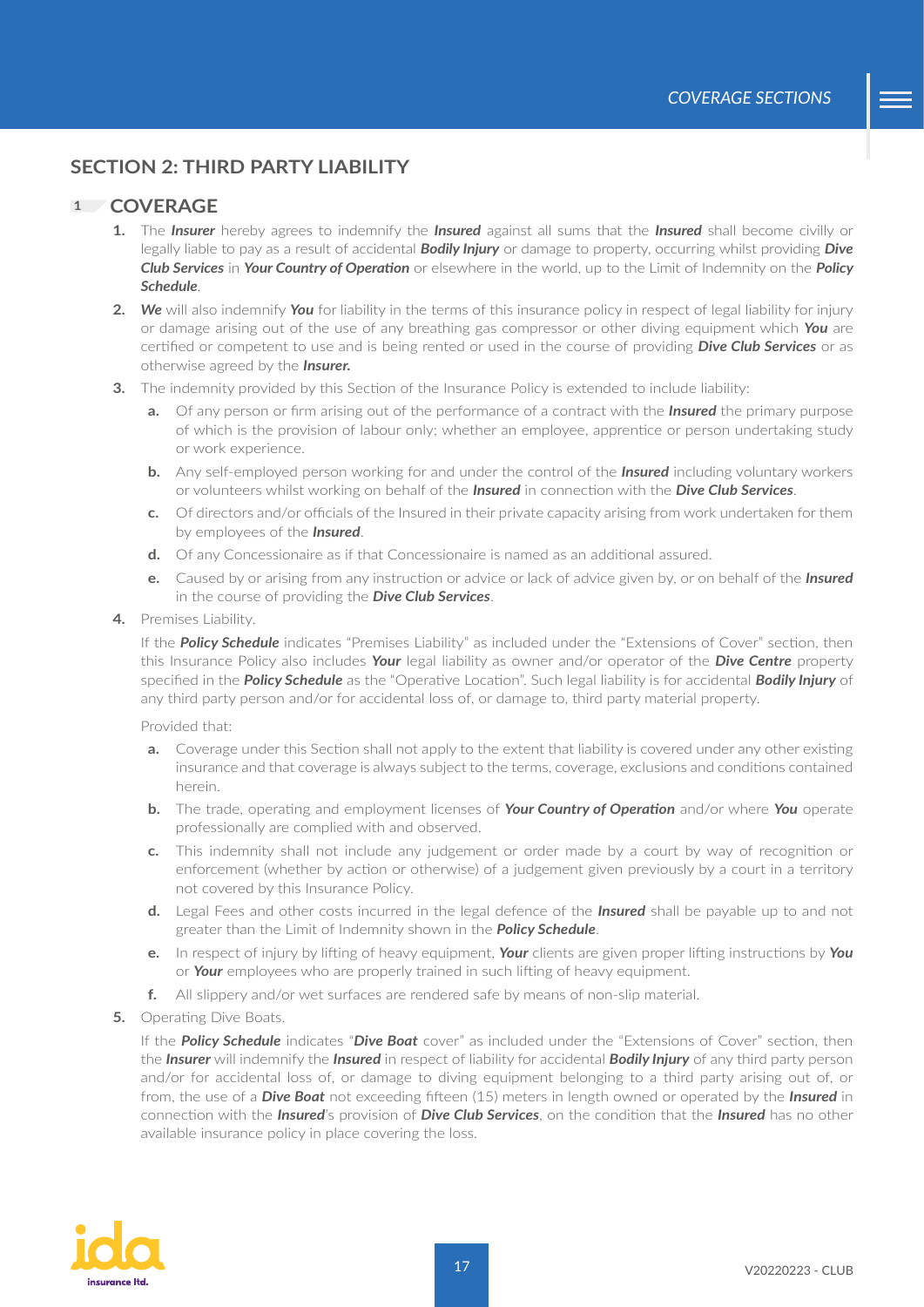Provided that:

- **a.** The person operating the *Dive Boat* has the appropriate licence or qualifications to do so.
- **b.** The *Dive Boat* is operated within the territorial waters of *Your Country of Operation*.
- **c.** The *Dive Boat* is seaworthy and only used for the purpose for which it was intended with the appropriate number of people on board.
- **d.** Any claim is subject to the *Excess* and Limit of Indemnity shown in the *Policy Schedule*.

This extension excludes and shall not cover liability caused by, or arising directly or indirectly from:

- **a.** Any pollution from any *Dive Boat*.
- **b.** The breach of any regulation or law requiring the *Insured* to maintain compulsory insurance.

#### **MEMORANDUM APPLICABLE TO SECTION 2 ONLY 2**

The *Insurer* will also pay, in respect of any act or omission causing or relating to any event which may be the subject of indemnity under this section of the Insurance Policy any legal expenses incurred in the European Union or European Economic Area or any other country specified in the *Policy Schedule* with their consent for:

- **1.** Representation at any Coroner's Inquest, or Fatal *Accident* Inquiry.
- **2.** Defending any proceedings in any Court of Summary Jurisdiction.

#### **EXCLUSIONS APPLICABLE TO SECTION 2 ONLY 3**

The insurance under this Section does not cover liability for:

- **1.** *Bodily Injury* or disease caused to any person arising out of, and in the course of, his/her employment by the *Insured* or to any person arising out of, and in the course of, his/her employment or participation in the performance of a contract with the Insured, the primary purpose of which is the provision of labour only.
- **2.** *Bodily Injury* or disease arising out of breathing apparatus which has been modified without the authorisation of the manufacturer.
- **3.** *Bodily Injury* or disease arising out of the use of any underwater transport craft whether or not under the control of or being used by the *Insured* except for underwater scooters for individual use.
- **4.** Loss of or Damage to Property owned by the Insured or in the *Insured*'s care, custody or control, other than:
	- **a.** Employees' property.
	- **b.** Premises not owned or rented by the *Insured* but temporarily occupied by them for the purpose of work therein or thereon.
- **5.** *Bodily Injury* or disease and/or loss of or damage to property:
	- **a.** Caused by the ownership of, or operation by, or on behalf of the *Insured* of any vehicle for which insurance is required under any Road Traffic legislation, whilst on any road, within the meaning of this legislation.
	- **b.** Caused by the ownership or operation by, or on behalf of the *Insured* of any aircraft or waterborne vessel unless the *Policy Schedule* specifies "*Dive Boat*" cover as included under the "Extensions of Cover" section.
- **6.** *Bodily Injury* or disease and/or loss of, or damage to, property arising (after they have ceased to be in the possession, or under the control, of the *Insured*) out of any goods or products designed, manufactured, constructed, altered, repaired, serviced, treated, sold, supplied or distributed by the *Insured*.
- **7.** Personal injury or *Bodily Injury* or loss of, damage to, or loss of use of property, directly or indirectly caused by seepage, pollution or contamination.
- **8.** The cost of removing, nullifying or cleaning-up seeping, polluting or contaminating substances.
- **9.** Fines, penalties, punitive or exemplary damages.
- **10.** Any commercial or professional activity carried out by the *Insured* other than the provision of *Dive Club Services* as defined by the Policy.
- **11.** For Intentional exposure of *Your* clients or students to gas partial pressures greater than 1,6ATA oxygen and 5,6ATA nitrogen unless in respect of dives using oxygen the above limits are exceeded to maximize decompression safety.

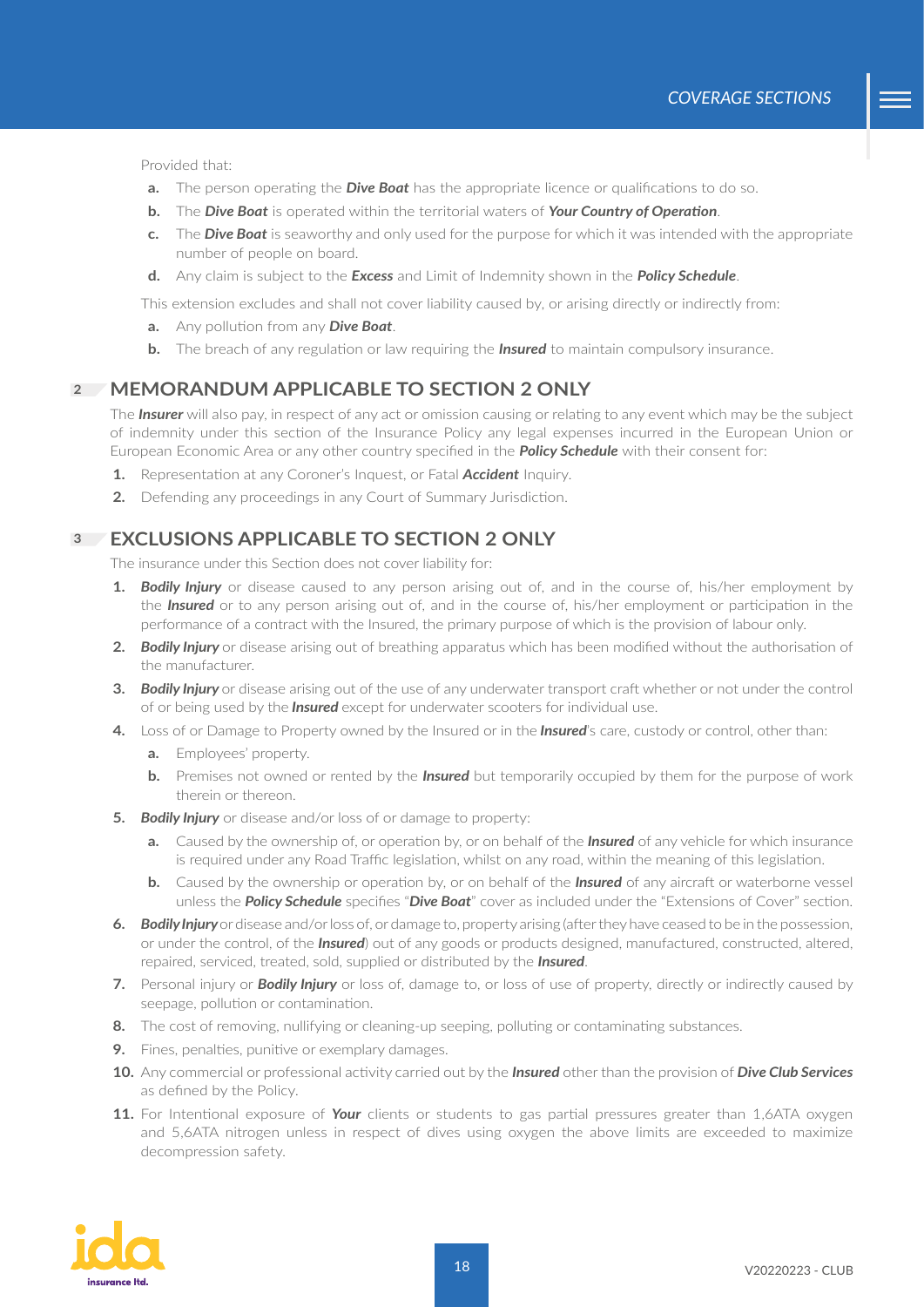- **12.** Any claim made, or action instituted in the first instance, within all jurisdictions of the United States of America or Canada, nor to any judgement or order for the enforcement of any judgement obtained in such territories whether by way of any reciprocal judgement agreement or otherwise.
- **13.** Premises Liability for *Your* legal liability as owner and/or operator of any premises for accidental *Bodily Injury*  of any third-party person and/or accidental loss of or damage to third party material property. This exclusion does not apply if the *Policy Schedule* specifies "Premises Liability" cover as included under the "Extensions of Cover" section, in which case any cover granted is subject to the conditions and limitations of Clause 4 of the Coverage Section above.

## **CONDITIONS APPLICABLE TO SECTION 2 ONLY 4**

- **1. LIMIT OF INDEMNITY CLAUSE** The total liability of the *Insurer* under this Section, to pay damages and or claimants costs, fees and expenses, shall not exceed the sum stated in the *Policy Schedule* in respect of any one claim, or series of claims, against the *Insured*, arising out of one occurrence.
- **2. JOINT LIABILITY** In the event that damages are caused by concurrent causes, apart from the conduct of the *Insured*, coverage will apply only within the limits of the percentage share of responsibility that will be definitely established and attributed to the *Insured*, even in the case that the reimbursement obligation of the *Insured* is joint and obliges him to reimburse the total amount.
- **3. CROSS LIABILITY CLAUSE** It is hereby declared and agreed that where more than one party is named in the Insurance Policy as "the *Insured*", cover under this Section shall apply as though individual Insurance Policies had been issued to each such party. Provided always that the *Insurer*'s total liability shall not exceed the Limits of Liability stated in the *Policy Schedule*.
- **4. INDEMNITY TO POLICYHOLDER CLAUSE** It is hereby declared and agreed that the Policyholder is deemed to be considered as co-assured under this Policy. Where liability for any Diving Activities attaches to the Policyholder, the Policyholder remains subject to the terms, exclusions and conditions of this Policy. Coverage under this clause applies only insofar that the legal liability was in the first instance the responsibility of the Insured.
- **5. INDEMNITY TO CONCESSIONAIRES CLAUSE** It is hereby declared and agreed that Concessionaires as defined below are deemed to be considered as co-assured under this Insurance Policy. Where liability for any *Diving Activities* attaches to any Concessionaire, the said Concessionaire remains subject to the terms, exclusions and conditions of this Insurance Policy. Coverage under this clause applies only insofar that the legal liability was in the first instance the responsibility of the *Insured*. For the purposes of this clause, Concessionaire means an individual, Company or Association permitting *You* to operate from the Concessionaire's hotel, holiday village, tourist facility, cruise ships, liveaboards or other leisure business premises, not domiciled in the USA or Canada.
- **6. LANDLORD'S LIABILITY** It is hereby declared and agreed that the owners of waterways, reservoirs, swimming pools or other premises used to organise a *Diving Activity* are deemed insured up to the insurance policy limit of liability including the legal liability of the *Insured* for loss or damage to such owners' property provided that these premises are temporarily occupied by and not owned or rented by the *Insured* for the purposes of *Diving Activity*.
- **7. CLAIMS PROCEDURE CLAUSE** The *Insured* shall give to the *Insurer* notice as soon as possible in writing, with full particulars of the happening, of any occurrence likely to give rise to a claim under this Section, or of the receipt by the *Insured* of notice of any claim and of the institution of any proceedings against the *Insured*. The *Insured* shall not admit liability for, or offer or agree to settle, any claim without the written consent of the *Insurer*, who shall be entitled to take over and conduct in the name of the *Insured* the defence of any claim, and to prosecute in the *Insured*'s name for the *Insurer'*s benefit any claim, for indemnity or damages or otherwise, against any third party and shall have full discretion in the conduct of any negotiations and proceedings and the settlement of any claim. The *Insured* shall give to the *Insurer* such information and assistance as the *Insurer* may reasonably require.
- **8. EXCESS CLAUSE** —The indemnity provided by this Section of the Policy does not cover the amount of the *Excess* shown in the *Policy Schedule* which shall be deducted from each and every claim for Loss of or Damage to Property.

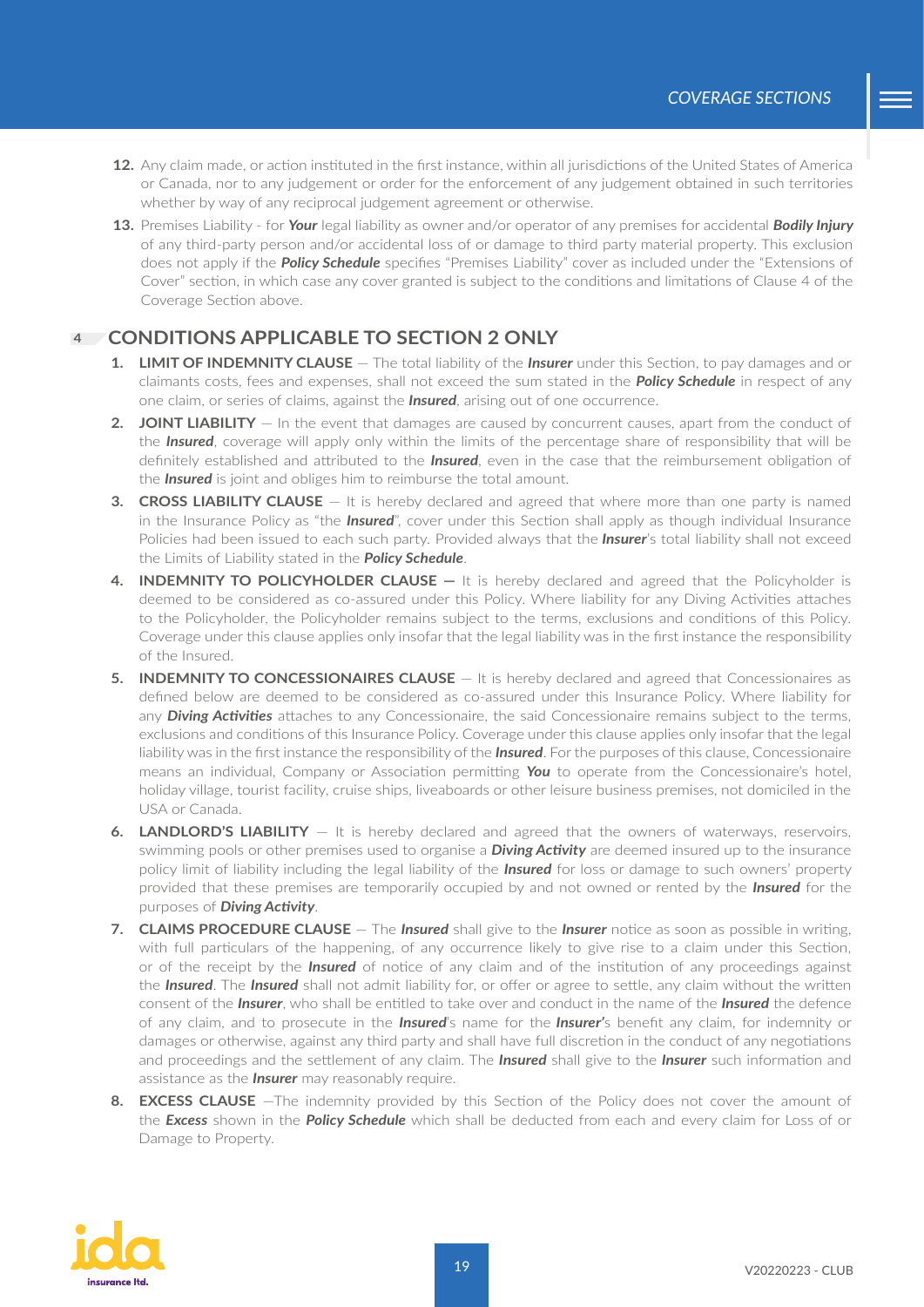- **9. SERIAL LOSSES** All claims arising out of, or attributable to, the same loss or cause form a serial loss will be considered by this insurance policy as a single loss, regardless of the number of injured parties, claimants or beneficiaries.
- 10. **DISCOVERY CLAUSE** The indemnity provided by this section of the policy will also operate for up to sixty (60) months after the expiry of this insurance policy; solely in respect of losses occurring before the expiry of this insurance policy. Any claims received by *You* in respect of losses occurring before the expiry of *Your* insurance policy and notified to *Us* during this sixty (60) month period will be considered as having been made within the *Period of Insurance*, subject to *You* complying with all Insurance Policy terms, exclusions and conditions, including *Your* obligation to notify *Us* immediately that *You* become aware of any loss that may result in a claim under this insurance policy.

#### **11. Insurer's rights in the event of a claim**

- **a.** The *Insurer* shall be entitled but not bound to take over and conduct in the name of the *Insured* the defence or settlement of any claim or to prosecute in the name of the *Insured* for its own benefit any claim for indemnity or damages or otherwise and shall have full discretion in the conduct of any proceedings and in the settlement of any claim.
- **b.** The *Insurer* may at any time pay to the *Insured* in connection with any claim or series of claims under Section 2 the amount of the Limit of Indemnity (after deduction of any sum or sums already paid in Damages) or any lesser amount for which such claim or claims can be settled and upon such payment being made the *Insurer* shall relinquish the conduct and control of and be under no further liability in connection with such claim or claims except for the payment of Defence Costs recoverable or incurred prior to the date of such. The liability of the *Insurer* to pay Defence Costs where damages exceeding the Limit of Indemnity have to be paid and the *Insurer* has not exercised its rights under this Condition shall be limited to such proportion of the said Defence Costs as the Limit of Indemnity bears to the amount paid to dispose of the claim or series of claims.

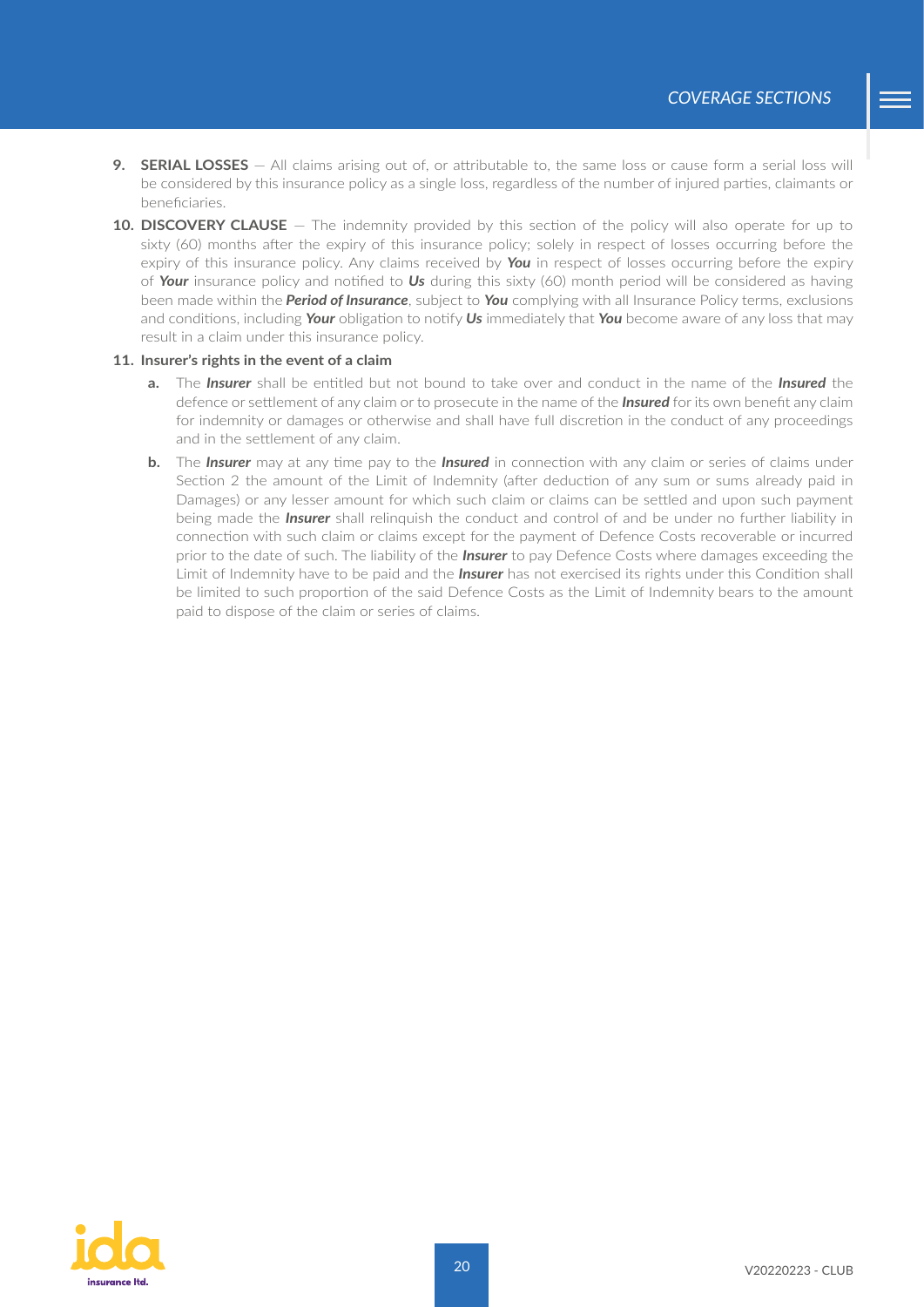## <span id="page-20-0"></span>**SECTION 3: DIVING RISK FOR TRY DIVE CLIENTS**

APPLICABLE ONLY IF TRY DIVE COVER EXTENSION IS NOTED IN THE **POLICY SCHEDULE***.*

- **1.** For the purposes of this clause the definition of *Diving Activity* is restricted to Recreational Try Dives (or similarly limited trial dives) up to a maximum depth equivalent to that allowed by *Your* teaching organisation but in any case not exceeding 15m.
- **2.** Furthermore, Try Dive Client shall mean the client of the *Insured Dive Centre* undertaking a *Diving Activity* as defined above.

#### **COVERAGE 1**

*Your* Try Dive Client will be covered for the Medical Expenses he/she will have to pay or which *We* may elect to pay on his behalf, within the country where the *Accident* occurred and arising from a *Diving Activity* within the *Period of Insurance*. These expenses must be for first aid, medical, surgical, hyperbaric and hospital or clinic charges, emergency dental treatment, emergency transport by ambulance (or other rescue service), nursing home and nursing costs.

## **CONDITIONS APPLICABLE TO SECTION 3 ONLY 2**

- **1.** If the consequences of an *Accident* shall be aggravated by any condition or physical disability of the Try Dive Client which existed before the *Accident* occurred, the amount of any compensation payable under this Section in respect of the consequences of the *Accident* shall be the amount which it is reasonably considered would have been payable if such consequences had not been so aggravated.
- **2.** Notice must be given to the *Insurer* as soon as reasonably practicable of any *Accident* which causes or may cause Medical Expense within the meaning of this clause, and the Try Dive Client must as early as possible place himself under the care of a duly qualified medical practitioner.
- **3.** The *Insurer*'s liability to pay compensation to the Try Dive Client or his representatives is on condition that all medical records, notes, and correspondence referring to the subject of a claim or a related pre-existing condition shall be made available on request to any medical adviser appointed by or on behalf of the *Insurer* and that such medical adviser shall, for the purpose of reviewing the claim, be allowed so often as may be deemed necessary to make examination of the Try Dive Client.
- **4.** Any fraud, misstatement, or concealment by an *Insured* or the Try Dive Client in relation to any matter affecting this Section or in connection with the making of any claim hereunder shall render this Section null and void in so far as it relates to the Try Dive Client in question.
- **5.** If at the time of an occurrence insured above the Try Dive Client is also entitled to receiving indemnity from another insurer *We* will only pay the amount not covered by them and any deductible applied by them.

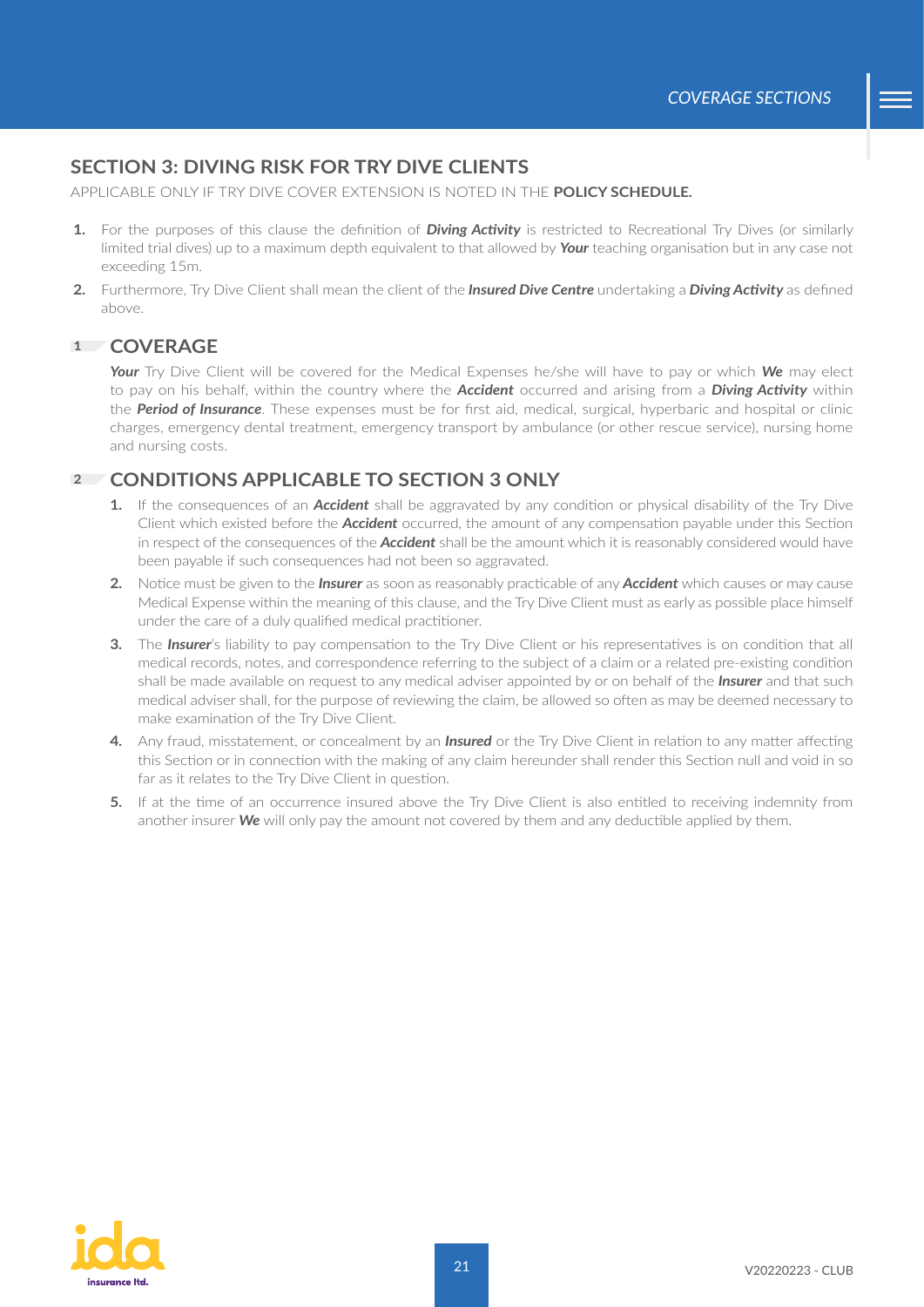## <span id="page-21-0"></span>**SECTION 4: DIVING RISK FOR STUDENT CLIENTS**

APPLICABLE ONLY IN RESPECT OF STUDENT DECLARED ONLINE VIA THE MYDAN SECTION ON **[www.daneurope.org](http://www.daneurope.org/home)** AND ONLY UP TO THE MAXIMUM AMOUNT OF STUDENTS INDICATED IN THE *POLICY SCHEDULE.*

- **1.** For the purposes of this clause the definition of *Diving Activity* is restricted to Recreational Instruction up to a maximum depth equivalent to that allowed by *Your Diving Body*.
- **2.** Furthermore Student Client shall mean the client of the *Insured Dive Centre* undertaking a *Diving Activity* as defined above and only for instruction purposes up to a first level instruction course and within the execution standards of *Diving Bodies*.

## **COVERAGE 1**

*Your* Student Client will be covered for the Medical Expenses he/she will have to pay or which *We* may elect to pay on his behalf, within the country where the *Accident* occurred and arising from a *Diving Activity* within the *Period of Insurance*. These expenses must be for first aid, medical, surgical, hyperbaric and hospital or clinic charges, emergency dental treatment, emergency transport by ambulance (or other rescue service), nursing home and nursing costs.

## **CONDITIONS APPLICABLE TO SECTION 4 ONLY 2**

- **1.** If the consequences of an *Accident* shall be aggravated by any condition or physical disability of the Student Client which existed before the *Accident* occurred, the amount of any compensation payable under this Section in respect of the consequences of the *Accident* shall be the amount which it is reasonably considered would have been payable if such consequences had not been so aggravated.
- **2.** Notice must be given to the *Insurer* as soon as reasonably practicable of any *Accident* which causes or may cause Medical Expense within the meaning of this clause, and the Student Client must as early as possible place himself under the care of a duly qualified medical.
- **3.** The *Insurer*'s liability to pay compensation to the Student Client or his representatives is on condition that all medical records, notes, and correspondence referring to the subject of a claim or a related pre-existing condition shall be made available on request to any medical adviser appointed by or on behalf of the *Insurer* and that such medical adviser shall, for the purpose of reviewing the claim, be allowed so often as may be deemed necessary to make examination of the Student Client.
- **4.** Any fraud, misstatement, or concealment by an *Insured* or the Student Client in relation to any matter affecting this Section or in connection with the making of any claim hereunder shall render this Section null and void in so far as it relates to the Student Client in question.
- **5.** If at the time of an occurrence insured above the Student Client is also entitled to receiving indemnity from another insurer *We* will only pay the amount not covered by them and any deductible applied by them.
- **6.** Cover is operative only if:
	- **a.** The instruction course does not include closed or semi-closed breathing apparatus or any form of *Technical Diving.*
	- **b.** The student client is duly registered by the *Insured* in the MyDAN section on **[www.daneurope.org](http://www.daneurope.org/home)**.
	- **c.** The *Accident* occurs whilst the *Insured* is supplying *Dive Club Services* to the Student Client.
- **7.** The cover starts from the date of registration of the Student Client in the MYDAN section on **[www.daneurope.](http://www.daneurope.org/home) [org](http://www.daneurope.org/home)**, and terminates on the date of successful completion of the course or after 90 days from the date of registration, whichever comes first.